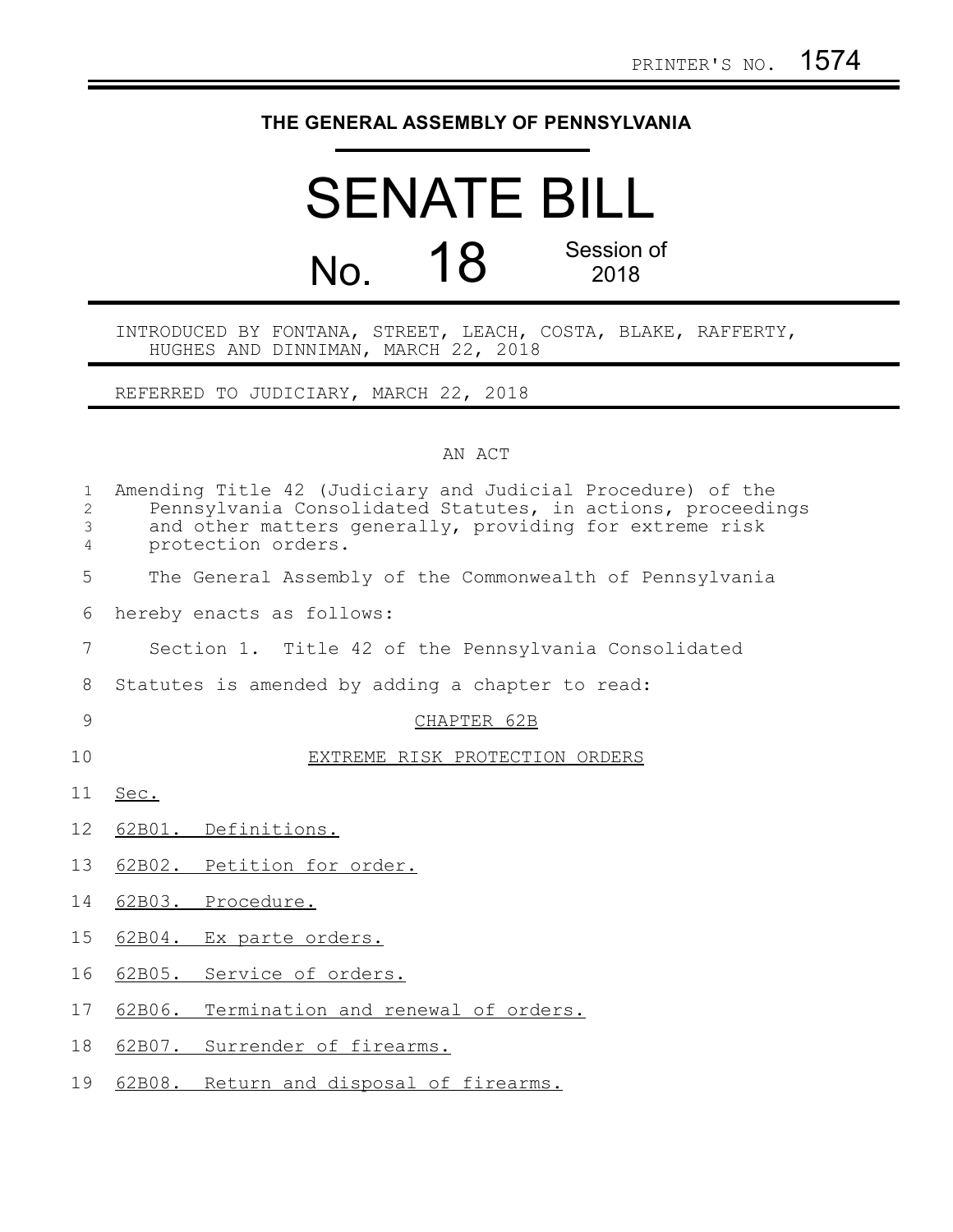- 62B09. Reporting of orders. 1
- 62B10. Penalties. 2
- 62B11. Other authority retained. 3
- 62B12. Immunity. 4
- 62B13. Instructional and informational material. 5
- 62B14. Registry. 6
- § 62B01. Definitions. 7
- The following words and phrases when used in this chapter 8
- shall have the meanings given to them in this section unless the 9
- context clearly indicates otherwise: 10
- "Extreme risk protection order." An ex parte order or a 11
- final order granted under this chapter. 12
- "Family or household member." A spouse or person who has 13
- been a spouse, person living as a spouse or who lived as a 14
- spouse, parent or child, other person related by consanguinity 15
- or affinity, current or former sexual or intimate partner or 16
- person who shares biological parenthood. 17
- "Firearm." The term shall have the same meaning given to it 18
- under 18 Pa.C.S. § 6111(f) (relating to sale and transfer of 19
- firearms). 20
- "Firearm license." A license issued under 18 Pa.C.S. § 6109 21
- (relating to licenses). 22
- "Minor court." A magisterial district judge or a judge of 23
- the Philadelphia Municipal Court, commissioner appointed under 24
- section 1123 (relating to jurisdiction and venue), master 25
- appointed under section 1126 (relating to masters) or master for emergency relief. 26 27
- "Petitioner." A person who petitions for an order under this chapter. 28 29
- "Respondent." A person who is identified as the respondent 30
- 20180SB0018PN1574 2 -
	-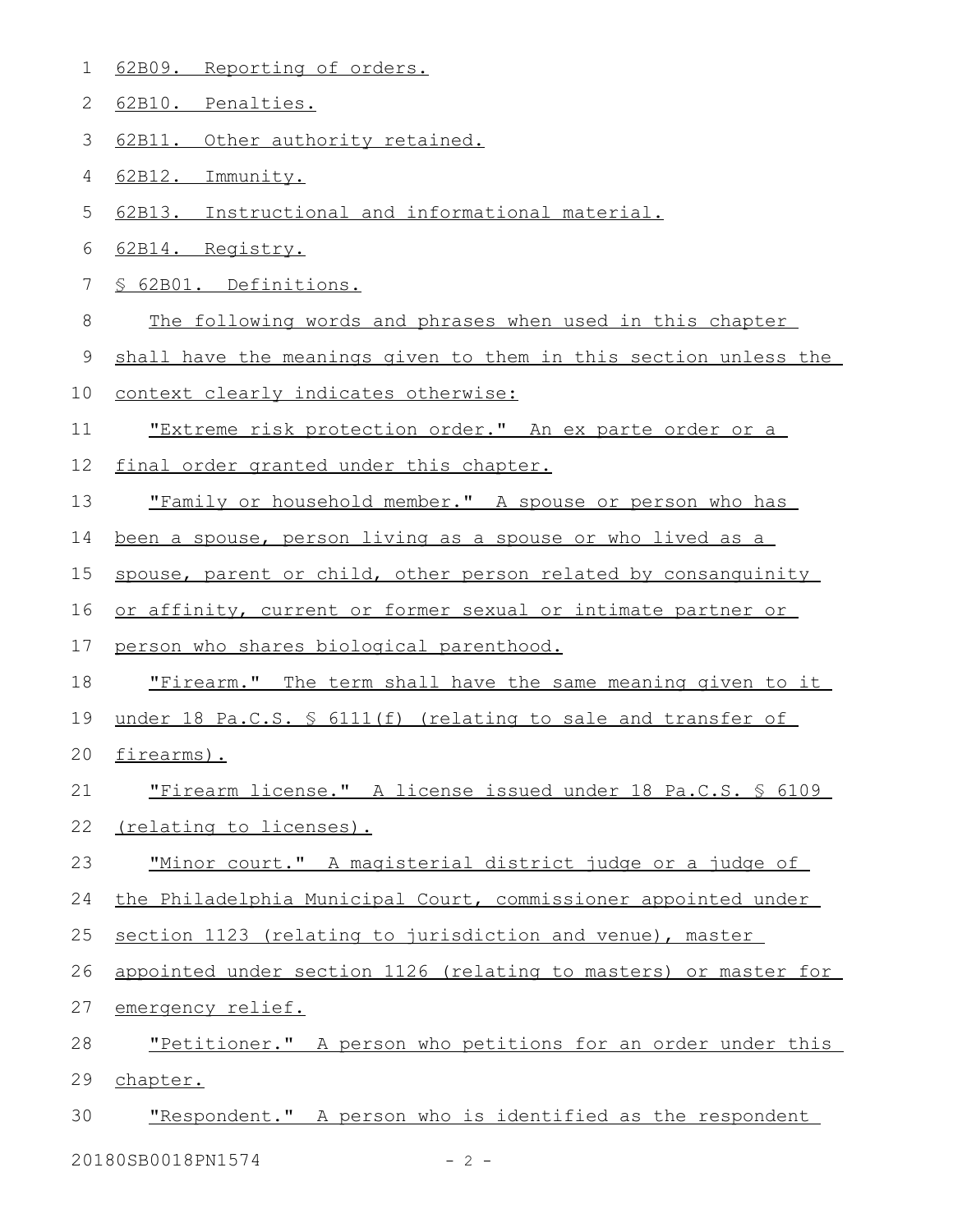| § 62B02. Petition for order.<br>2<br>3<br>Establishment of action.--<br>(a)<br>4<br>(1) An action known as a petition for an extreme risk<br>5<br>protection order is established.<br>6<br>A petition for an extreme risk protection order may<br>(2)<br>7<br>be filed by:<br>8<br>a family or household member of the respondent;<br>(i)<br>9<br>$or$<br>10<br>$(i$ ii)<br>a law enforcement officer or agency.<br>11<br>(3) An action under this chapter must be filed in the<br>12<br>county where the petitioner resides or the county where the<br>13<br>respondent resides.<br>14<br>(b) Contents of petition.--A petition shall:<br>15<br>Allege that the respondent poses a significant<br>(1)<br>16<br>danger of causing personal injury to self or others by having<br>17<br>in the respondent's custody or control, purchasing,<br>18<br>possessing or receiving a firearm and be accompanied by an<br>19<br>affidavit made under oath stating the specific statements,<br>20<br>actions or facts that give rise to a reasonable belief of<br>21<br>future dangerous acts by the respondent.<br>22<br>Identify the number, types and locations of the<br>(2) |  |
|-------------------------------------------------------------------------------------------------------------------------------------------------------------------------------------------------------------------------------------------------------------------------------------------------------------------------------------------------------------------------------------------------------------------------------------------------------------------------------------------------------------------------------------------------------------------------------------------------------------------------------------------------------------------------------------------------------------------------------------------------------------------------------------------------------------------------------------------------------------------------------------------------------------------------------------------------------------------------------------------------------------------------------------------------------------------------------------------------------------------------------------------------------------------------|--|
|                                                                                                                                                                                                                                                                                                                                                                                                                                                                                                                                                                                                                                                                                                                                                                                                                                                                                                                                                                                                                                                                                                                                                                         |  |
|                                                                                                                                                                                                                                                                                                                                                                                                                                                                                                                                                                                                                                                                                                                                                                                                                                                                                                                                                                                                                                                                                                                                                                         |  |
|                                                                                                                                                                                                                                                                                                                                                                                                                                                                                                                                                                                                                                                                                                                                                                                                                                                                                                                                                                                                                                                                                                                                                                         |  |
|                                                                                                                                                                                                                                                                                                                                                                                                                                                                                                                                                                                                                                                                                                                                                                                                                                                                                                                                                                                                                                                                                                                                                                         |  |
|                                                                                                                                                                                                                                                                                                                                                                                                                                                                                                                                                                                                                                                                                                                                                                                                                                                                                                                                                                                                                                                                                                                                                                         |  |
|                                                                                                                                                                                                                                                                                                                                                                                                                                                                                                                                                                                                                                                                                                                                                                                                                                                                                                                                                                                                                                                                                                                                                                         |  |
|                                                                                                                                                                                                                                                                                                                                                                                                                                                                                                                                                                                                                                                                                                                                                                                                                                                                                                                                                                                                                                                                                                                                                                         |  |
|                                                                                                                                                                                                                                                                                                                                                                                                                                                                                                                                                                                                                                                                                                                                                                                                                                                                                                                                                                                                                                                                                                                                                                         |  |
|                                                                                                                                                                                                                                                                                                                                                                                                                                                                                                                                                                                                                                                                                                                                                                                                                                                                                                                                                                                                                                                                                                                                                                         |  |
|                                                                                                                                                                                                                                                                                                                                                                                                                                                                                                                                                                                                                                                                                                                                                                                                                                                                                                                                                                                                                                                                                                                                                                         |  |
|                                                                                                                                                                                                                                                                                                                                                                                                                                                                                                                                                                                                                                                                                                                                                                                                                                                                                                                                                                                                                                                                                                                                                                         |  |
|                                                                                                                                                                                                                                                                                                                                                                                                                                                                                                                                                                                                                                                                                                                                                                                                                                                                                                                                                                                                                                                                                                                                                                         |  |
|                                                                                                                                                                                                                                                                                                                                                                                                                                                                                                                                                                                                                                                                                                                                                                                                                                                                                                                                                                                                                                                                                                                                                                         |  |
|                                                                                                                                                                                                                                                                                                                                                                                                                                                                                                                                                                                                                                                                                                                                                                                                                                                                                                                                                                                                                                                                                                                                                                         |  |
|                                                                                                                                                                                                                                                                                                                                                                                                                                                                                                                                                                                                                                                                                                                                                                                                                                                                                                                                                                                                                                                                                                                                                                         |  |
|                                                                                                                                                                                                                                                                                                                                                                                                                                                                                                                                                                                                                                                                                                                                                                                                                                                                                                                                                                                                                                                                                                                                                                         |  |
|                                                                                                                                                                                                                                                                                                                                                                                                                                                                                                                                                                                                                                                                                                                                                                                                                                                                                                                                                                                                                                                                                                                                                                         |  |
|                                                                                                                                                                                                                                                                                                                                                                                                                                                                                                                                                                                                                                                                                                                                                                                                                                                                                                                                                                                                                                                                                                                                                                         |  |
|                                                                                                                                                                                                                                                                                                                                                                                                                                                                                                                                                                                                                                                                                                                                                                                                                                                                                                                                                                                                                                                                                                                                                                         |  |
|                                                                                                                                                                                                                                                                                                                                                                                                                                                                                                                                                                                                                                                                                                                                                                                                                                                                                                                                                                                                                                                                                                                                                                         |  |
|                                                                                                                                                                                                                                                                                                                                                                                                                                                                                                                                                                                                                                                                                                                                                                                                                                                                                                                                                                                                                                                                                                                                                                         |  |
| 23<br>firearms the petitioner reasonably believes to be in the                                                                                                                                                                                                                                                                                                                                                                                                                                                                                                                                                                                                                                                                                                                                                                                                                                                                                                                                                                                                                                                                                                          |  |
| 24<br>respondent's current ownership, possession, custody or                                                                                                                                                                                                                                                                                                                                                                                                                                                                                                                                                                                                                                                                                                                                                                                                                                                                                                                                                                                                                                                                                                            |  |
| 25<br>control.                                                                                                                                                                                                                                                                                                                                                                                                                                                                                                                                                                                                                                                                                                                                                                                                                                                                                                                                                                                                                                                                                                                                                          |  |
| 26<br>Identify whether there is a known existing<br>(3)                                                                                                                                                                                                                                                                                                                                                                                                                                                                                                                                                                                                                                                                                                                                                                                                                                                                                                                                                                                                                                                                                                                 |  |
| 27<br>protection order governing the respondent under any other                                                                                                                                                                                                                                                                                                                                                                                                                                                                                                                                                                                                                                                                                                                                                                                                                                                                                                                                                                                                                                                                                                         |  |
| 28<br>applicable statute.                                                                                                                                                                                                                                                                                                                                                                                                                                                                                                                                                                                                                                                                                                                                                                                                                                                                                                                                                                                                                                                                                                                                               |  |
| 29<br>Identify whether there is a pending lawsuit,<br>(4)                                                                                                                                                                                                                                                                                                                                                                                                                                                                                                                                                                                                                                                                                                                                                                                                                                                                                                                                                                                                                                                                                                               |  |
| 30<br>complaint, petition or other action between the parties to                                                                                                                                                                                                                                                                                                                                                                                                                                                                                                                                                                                                                                                                                                                                                                                                                                                                                                                                                                                                                                                                                                        |  |

20180SB0018PN1574 - 3 -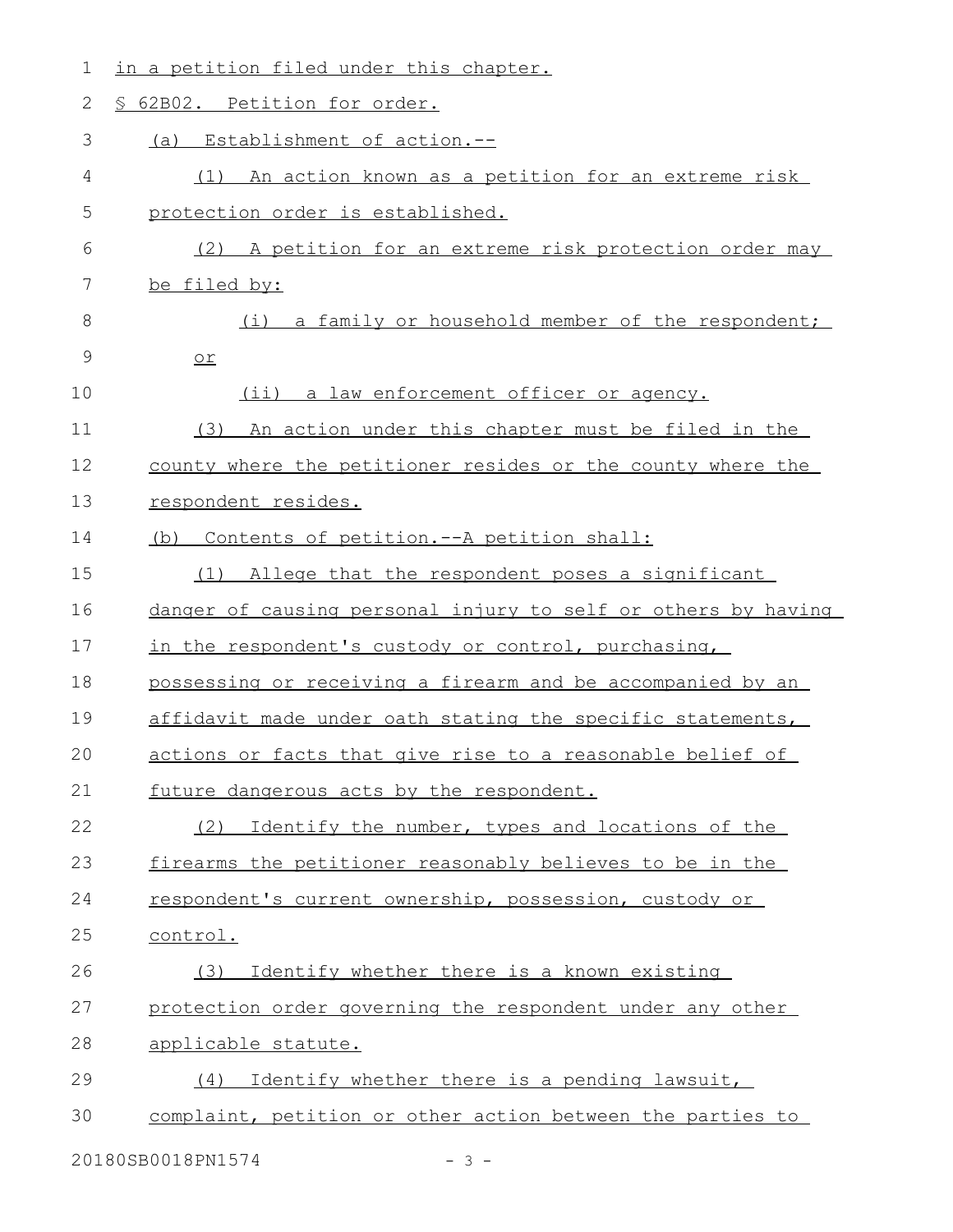| $\mathbf 1$ | the petition under the laws of this Commonwealth.             |
|-------------|---------------------------------------------------------------|
| 2           | (c) Effect of existing orders and pending actions.--          |
| 3           | The prothonotary shall verify the terms of any<br>(1)         |
| 4           | existing order governing the parties.                         |
| 5           | The court may not delay granting relief because of<br>(2)     |
| 6           | the existence of a pending action between the parties or the  |
| 7           | necessity of verifying the terms of an existing order.        |
| 8           | (3) A petition for an extreme risk protection order may       |
| 9           | be granted whether or not there is a pending action between   |
| 10          | the parties.                                                  |
| 11          | (d) Notice to family and household members.--                 |
| 12          | If the petitioner is a law enforcement officer or<br>(1)      |
| 13          | agency, the petitioner shall make a good faith effort to      |
| 14          | provide notice to a family or household member of the         |
| 15          | respondent and to any known third party who may be at risk of |
| 16          | violence.                                                     |
| 17          | The notice shall state that the petitioner intends<br>(2)     |
| 18          | to petition the court for an extreme risk protection order or |
| 19          | has already done so and include referrals to appropriate      |
| 20          | resources, including mental health, domestic violence and     |
| 21          | counseling resources.                                         |
| 22          | The petitioner shall attest in the petition to<br>(3)         |
| 23          | having provided the notice or attest to the steps that will   |
| 24          | be taken to provide the notice.                               |
| 25          | (e) Omission of petitioner's address.--                       |
| 26          | If the petition states that disclosure of the<br>(1)          |
| 27          | petitioner's address would risk harm to the petitioner or a   |
| 28          | member of the petitioner's family or household, the           |
| 29          | petitioner's address may be omitted from all documents filed  |
| 30          | with the court.                                               |
|             |                                                               |

20180SB0018PN1574 - 4 -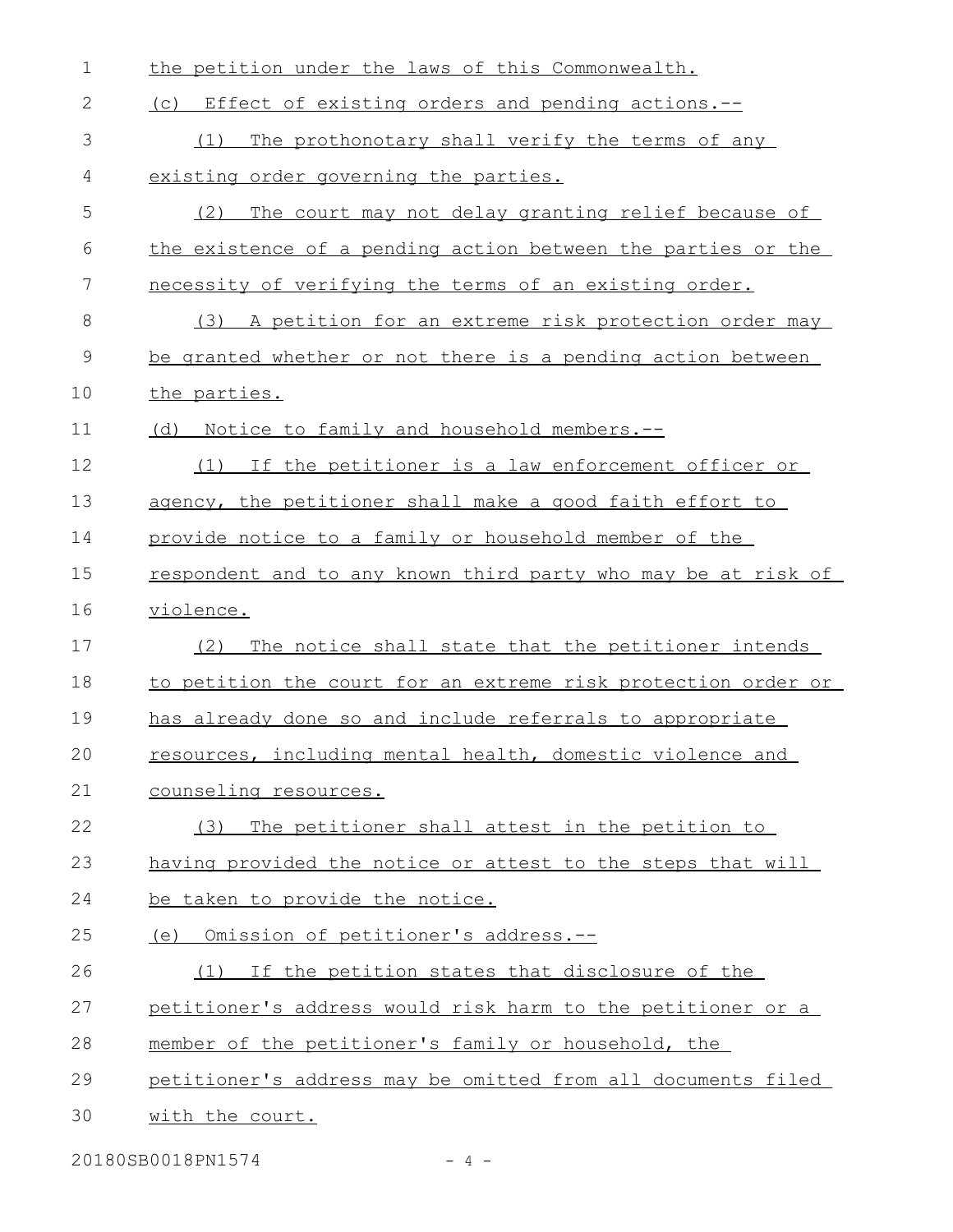| $\mathbf 1$   | If the petitioner has not disclosed an address under<br>(2)     |
|---------------|-----------------------------------------------------------------|
| 2             | this subsection, the petitioner shall designate an              |
| 3             | alternative address at which the respondent may serve notice    |
| 4             | of any motions. If the petitioner is a law enforcement          |
| 5             | officer or agency, the address of record shall be that of the   |
| 6             | law enforcement agency.                                         |
| 7             | (f)<br>Fees and bonds prohibited.--                             |
| 8             | No fees for filing or service of process may be<br>(1)          |
| $\mathcal{G}$ | charged by a court or any public agency to a petitioner         |
| 10            | seeking relief under this chapter. The petitioner shall be      |
| 11            | provided the necessary number of certified copies, forms and    |
| 12            | instructional brochures free of charge.                         |
| 13            | (2) A person may not be required to post a bond to              |
| 14            | obtain relief in any proceeding under this section.             |
| 15            | (q) Jurisdiction.--                                             |
| 16            | The courts of common pleas have jurisdiction over<br>(1)        |
| 17            | proceedings under this chapter and minor courts have limited    |
| 18            | jurisdiction over issuance and enforcement of ex parte          |
| 19            | extreme risk protection orders issued under this chapter.       |
| 20            | (2) If the notice and order are not served on the               |
| 21            | respondent in time for the full hearing, the issuing court      |
| 22            | has concurrent jurisdiction with the court to extend the ex     |
| 23            | parte extreme risk protection order.                            |
| 24            | § 62B03. Procedure.                                             |
| 25            | (a) Hearing.--Upon receipt of the petition, the court shall     |
| 26            | order a hearing to be held not later than 14 days from the date |
| 27            | of the order and shall issue a notice of hearing to the         |
| 28            | respondent.                                                     |
| 29            | (b) Service on respondent.--                                    |
| 30            | The prothonotary shall cause a copy of the notice of<br>(1)     |
|               | 20180SB0018PN1574<br>$-5 -$                                     |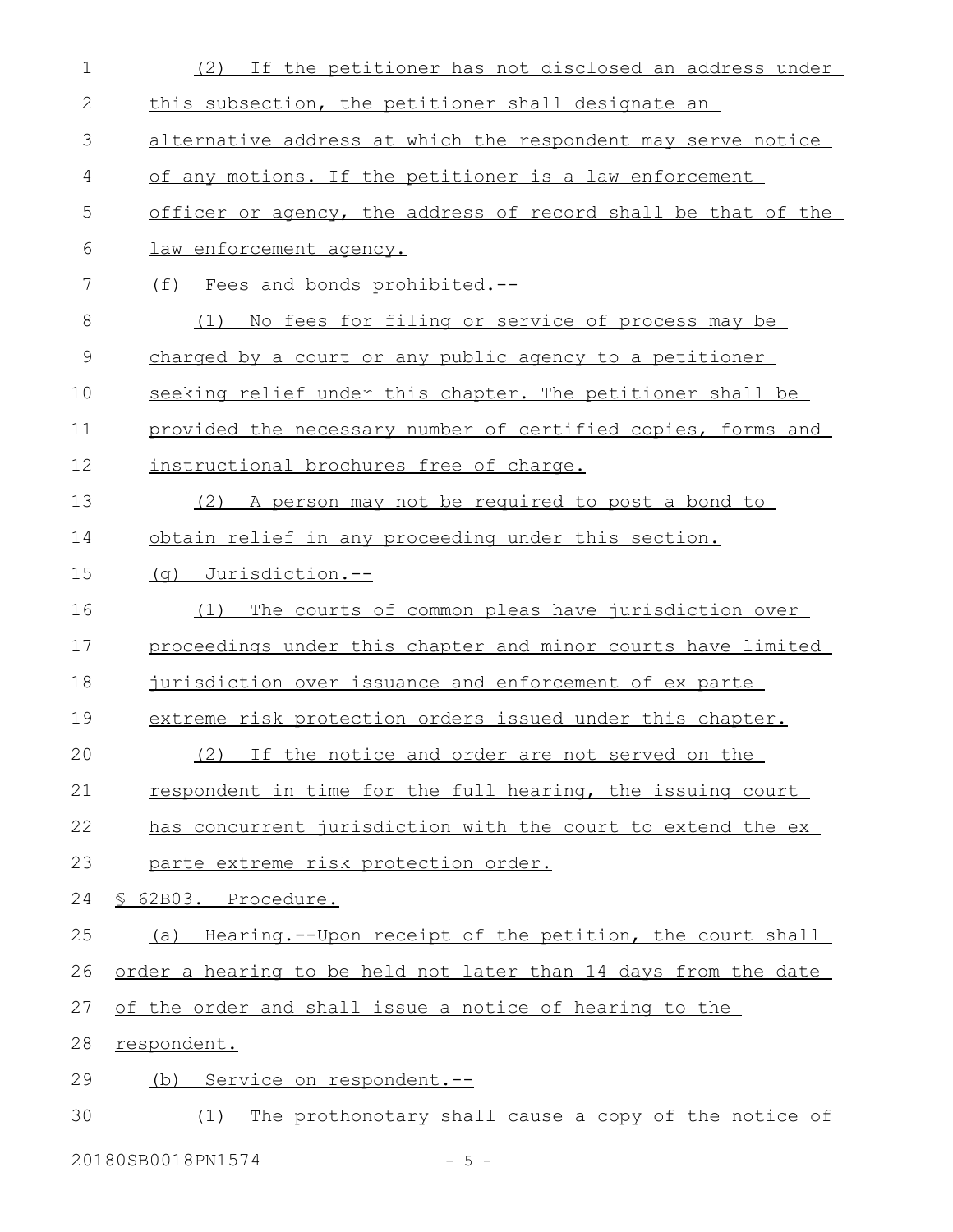| 1  | hearing and petition to be forwarded on or before the next       |
|----|------------------------------------------------------------------|
| 2  | judicial day to the appropriate law enforcement agency for       |
| 3  | service upon the respondent.                                     |
| 4  | Personal service of the notice of hearing and<br>(2)             |
| 5  | petition shall be made upon the respondent by a law              |
| 6  | enforcement officer not less than five business days prior to    |
| 7  | the hearing.                                                     |
| 8  | (c) Ex parte orders.--The court may, as provided in section      |
| 9  | 62B04 (relating to ex parte orders), issue an ex parte extreme   |
| 10 | risk protection order pending the hearing ordered under          |
| 11 | subsection (a). An ex parte order shall be served concurrently   |
| 12 | with the notice of hearing and petition.                         |
| 13 | (d) Findings by court.--Upon hearing the matter, if the          |
| 14 | court finds by a preponderance of the evidence that the          |
| 15 | respondent poses a significant danger of causing personal injury |
| 16 | to self or others by having in the respondent's custody or       |
| 17 | control, purchasing, possessing or receiving a firearm, the      |
| 18 | court shall issue an extreme risk protection order that is       |
| 19 | effective for a period of one year.                              |
| 20 | Evidence.--In determining whether grounds for an extreme<br>(e)  |
| 21 | risk protection order exist, the court may consider any relevant |
| 22 | evidence, including, but not limited to, any of the following:   |
| 23 | (1) A recent act or threat of violence or injury by the          |
| 24 | respondent against self or others, whether or not the            |
| 25 | violence or threat of violence involves a firearm.               |
| 26 | (2) A pattern of acts or threats of violence or injury           |
| 27 | by the respondent within the past 12 months, including, but      |
| 28 | not limited to, acts or threats of violence by the respondent    |
| 29 | against self or others.                                          |
| 30 | (3) A dangerous mental health issue of the respondent.           |
|    |                                                                  |

20180SB0018PN1574 - 6 -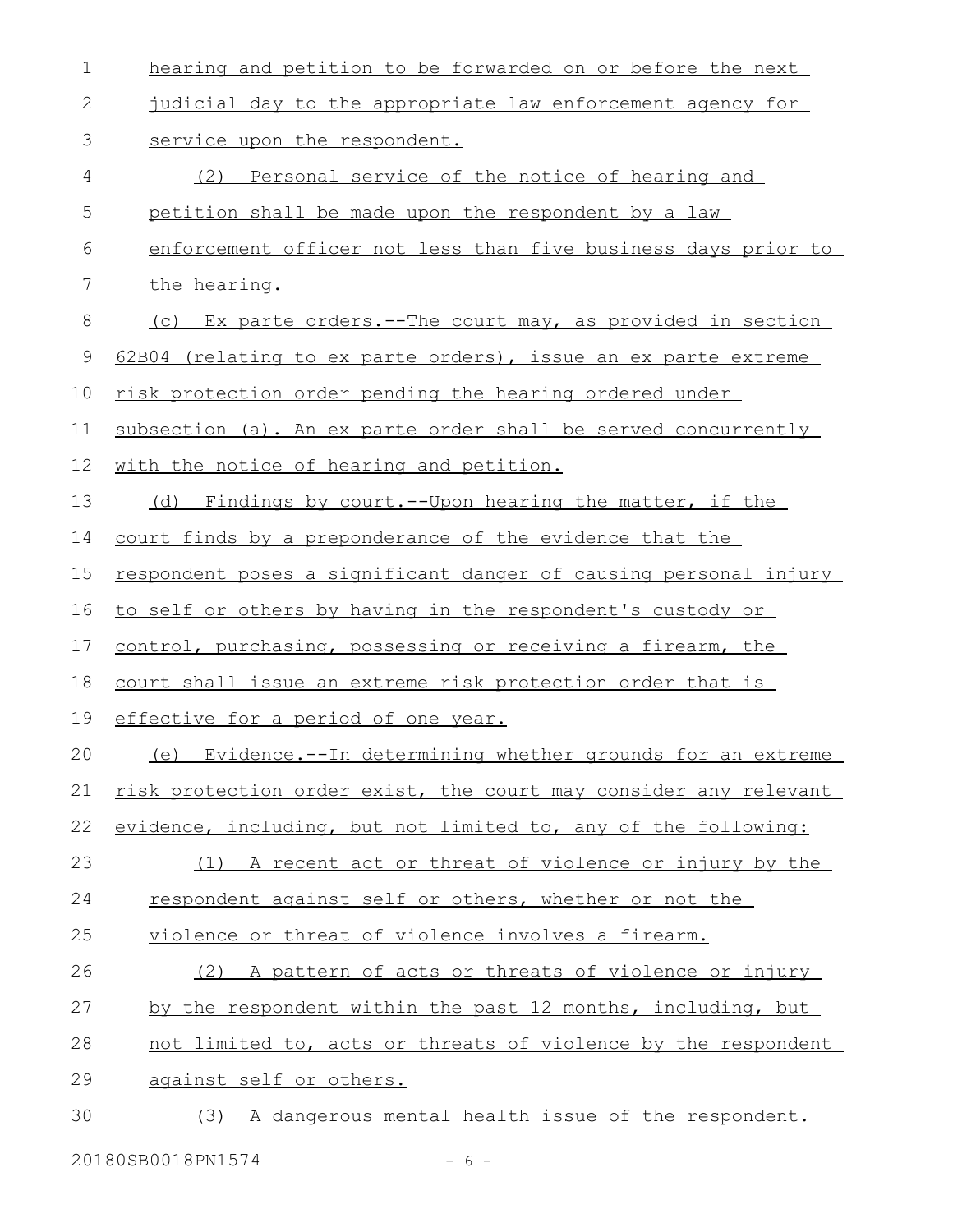| $\mathbf 1$   | (4) A violation by the respondent of a protection order       |
|---------------|---------------------------------------------------------------|
| $\mathbf{2}$  | issued under 23 Pa.C.S. Ch. 61 (relating to protection from   |
| 3             | abuse) or Chapter 62A (relating to protection of victims of   |
| 4             | sexual violence or intimidation).                             |
| 5             | (5) A previous or existing extreme risk protection order      |
| 6             | issued against the respondent.                                |
| 7             | (6) A violation of a previous or existing extreme risk        |
| 8             | protection order issued against the respondent.               |
| $\mathcal{G}$ | A conviction of the respondent for a crime that<br>(7)        |
| 10            | involves domestic violence.                                   |
| 11            | The respondent's ownership, access to or intent to<br>(8)     |
| 12            | possess firearms.                                             |
| 13            | The unlawful or reckless use, display or brandishing<br>(9)   |
| 14            | of a firearm by the respondent.                               |
| 15            | (10) The history of use, attempted use or threatened use      |
| 16            | of physical force by the respondent against another person or |
| 17            | the respondent's history of stalking another person.          |
| 18            | (11) A prior arrest of the respondent for an offense          |
| 19            | graded as a felony, crime of violence or personal injury      |
| 20            | crime.                                                        |
| 21            | (12) Corroborated evidence of the abuse of controlled         |
| 22            | substances or alcohol by the respondent.                      |
| 23            | (13) Evidence of recent acquisition of a firearm by the       |
| 24            | respondent.                                                   |
| 25            | Authority of court.--The court may:<br>(f)                    |
| 26            | Examine under oath the petitioner, the respondent<br>(1)      |
| 27            | and witnesses or, in lieu of examination, consider a sworn    |
| 28            | affidavit of the petitioner, the respondent and witnesses.    |
| 29            | Review the criminal history records related to the<br>(2)     |
| 30            | respondent.                                                   |
|               |                                                               |

20180SB0018PN1574 - 7 -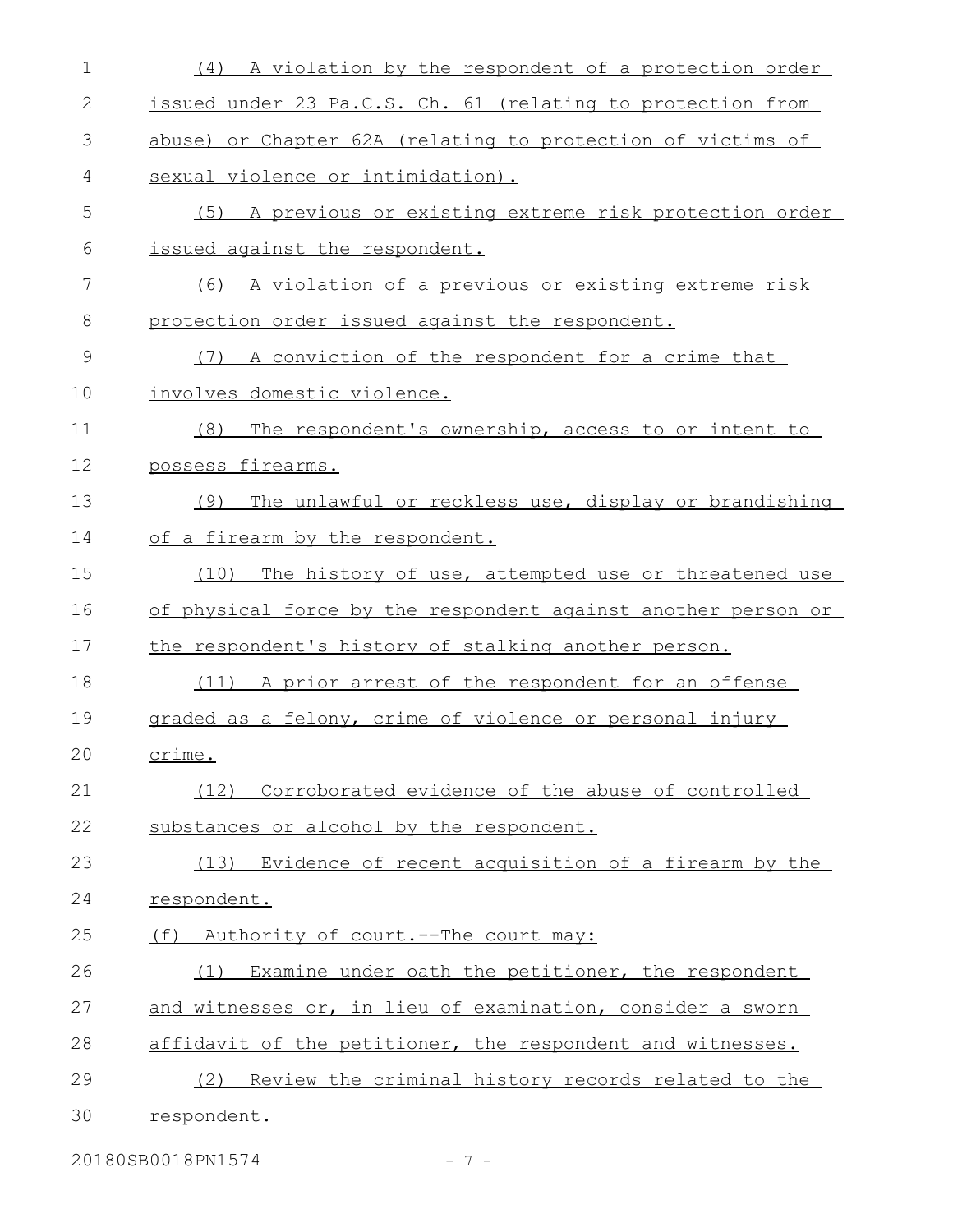| $\mathbf 1$ | Review all records relating to the respondent under<br>(3)   |
|-------------|--------------------------------------------------------------|
| 2           | the act of July 9, 1976 (P.L.817, No.143), known as the      |
| 3           | Mental Health Procedures Act.                                |
| 4           | During the hearing, consider whether a mental health<br>(4)  |
| 5           | evaluation or chemical dependency evaluation is appropriate, |
| 6           | and order the evaluation if appropriate.                     |
| 7           | (g) Contents of order.--An extreme risk protection order     |
| 8           | shall include the following:                                 |
| 9           | (1) A statement of the grounds supporting the issuance       |
| 10          | of the order.                                                |
| 11          | The date and time the order was issued.<br>(2)               |
| 12          | The date and time the order expires.<br>(3)                  |
| 13          | (4)<br>Whether a mental health evaluation or chemical        |
| 14          | dependency evaluation of the respondent is required to be    |
| 15          | completed.                                                   |
| 16          | The address of the court in which a responsive<br>(5)        |
| 17          | pleading may be filed.                                       |
| 18          | A description of the requirements for relinquishment<br>(6)  |
| 19          | of firearms under this chapter.                              |
| 20          | (7) The following statement:                                 |
| 21          | To the subject of this protection order: This order          |
| 22          | will last until the date and time noted above. If you        |
| 23          | have not done so already, you must surrender to the          |
| 24          | (insert name of local law enforcement agency) all            |
| 25          | firearms in your custody, control or possession and a        |
| 26          | firearm license issued to you immediately. You may           |
| 27          | not have in your custody or control, purchase,               |
| 28          | possess, receive or attempt to purchase or receive a         |
| 29          | firearm while this order is in effect. You have the          |
| 30          | right to request a hearing to terminate this order           |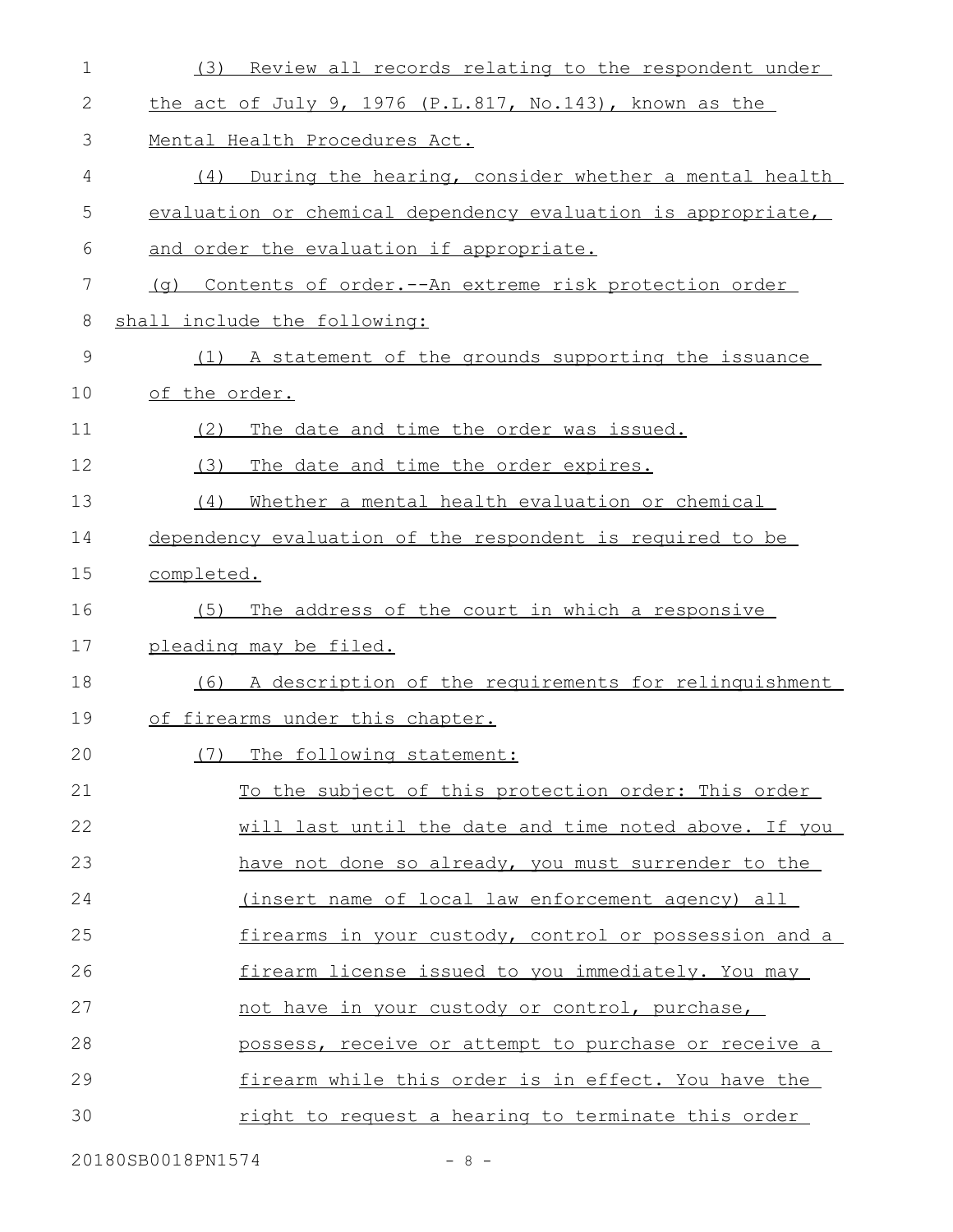| $\mathbf 1$  | every 12-month period that this order is in effect,                     |
|--------------|-------------------------------------------------------------------------|
| $\mathbf{2}$ | starting from the date of this order and continuing                     |
| 3            | through any renewal. You may seek the advice of an                      |
| 4            | attorney as to any matter connected with this order.                    |
| 5            | <u>Notice relating to termination hearing.--When the court</u><br>(h)   |
| 6            | issues an extreme risk protection order, the court shall inform         |
| 7            | the respondent that the respondent may request termination of           |
| 8            | the order in the manner prescribed in this chapter. The court           |
| 9            | shall provide the respondent with a form to request a                   |
| 10           | termination hearing.                                                    |
| 11           | <u>Reasons for denial of order.--If the court denies an</u><br>(i)      |
| 12           | extreme risk protection order, the court shall state the                |
| 13           | particular reasons for the court's denial.                              |
| 14           | § 62B04. Ex parte orders.                                               |
| 15           | General rule.--Upon the filing of a petition under<br>(a)               |
| 16           | section 62B02 (relating to petition for order), a petitioner may        |
| 17           | <u>request that an ex parte extreme risk protection order be issued</u> |
| 18           | before a hearing for an extreme risk protection order, without          |
| 19           | notice to the respondent, by including in the petition detailed         |
|              | 20 allegations based on personal knowledge that the respondent          |
| 21           | poses an imminent and significant danger of causing personal            |
| 22           | injury to self or others by having in the respondent's custody          |
| 23           | or control, purchasing, possessing or receiving a firearm.              |
| 24           | (b) Grounds to issue.--If a court finds by clear and                    |
| 25           | convincing evidence that there is reasonable cause to believe           |
| 26           | that the respondent poses an imminent and significant danger of         |
| 27           | causing personal injury to self or others by having in the              |
| 28           | respondent's custody or control, purchasing, possessing or              |
| 29           | receiving a firearm, the court shall issue an ex parte extreme          |
| 30           | risk protection order.                                                  |
|              |                                                                         |

20180SB0018PN1574 - 9 -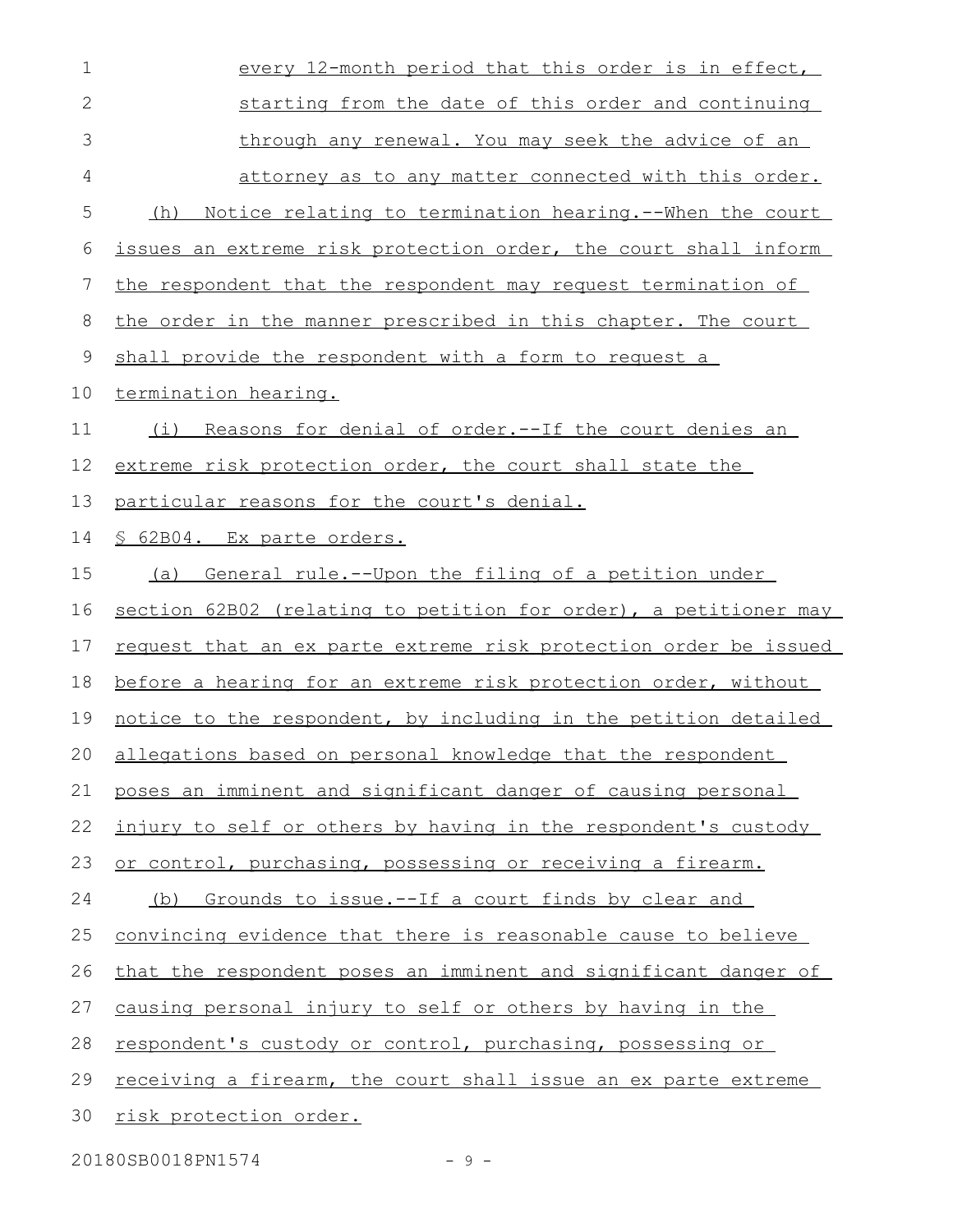| $\mathbf 1$  | (c) Hearings.--                                                |
|--------------|----------------------------------------------------------------|
| $\mathbf{2}$ | The court shall hold an ex parte extreme risk<br>(1)           |
| 3            | protection order hearing on the day the petition is filed or   |
| 4            | on the judicial day immediately following the day the          |
| 5            | petition is filed.                                             |
| 6            | In accordance with this chapter, the court shall<br>(2)        |
| 7            | schedule a hearing within 14 days of the issuance of an ex     |
| 8            | parte extreme risk protection order to determine if a one-     |
| $\mathsf 9$  | year extreme risk protection order is issued under this        |
| 10           | chapter.                                                       |
| 11           | Contents of order.--An ex parte extreme risk protection<br>(d) |
| 12           | order shall include:                                           |
| 13           | A statement of the grounds for the order.<br>(1)               |
| 14           | The date and time the order was issued.<br>(2)                 |
| 15           | (3)<br>The date and time the order expires.                    |
| 16           | The address of the court in which a responsive<br>(4)          |
| 17           | pleading may be filed.                                         |
| 18           | The date and time of the scheduled hearing.<br>(5)             |
| 19           | A description of the requirements for surrender of<br>(6)      |
| 20           | firearms under this chapter.                                   |
| 21           | The following statement:<br>(7)                                |
| 22           | To the subject of this protection order: This order            |
| 23           | is valid until the date and time noted above. You are          |
| 24           | required to surrender all firearms in your custody,            |
| 25           | control or possession. You may not have in your                |
| 26           | custody or control, purchase, possess, receive or              |
| 27           | attempt to purchase or receive a firearm while this            |
| 28           | order is in effect. You must surrender to the (insert          |
| 29           | name of local law enforcement agency) all firearms in          |
| 30           | your custody, control or possession and a firearm              |

20180SB0018PN1574 - 10 -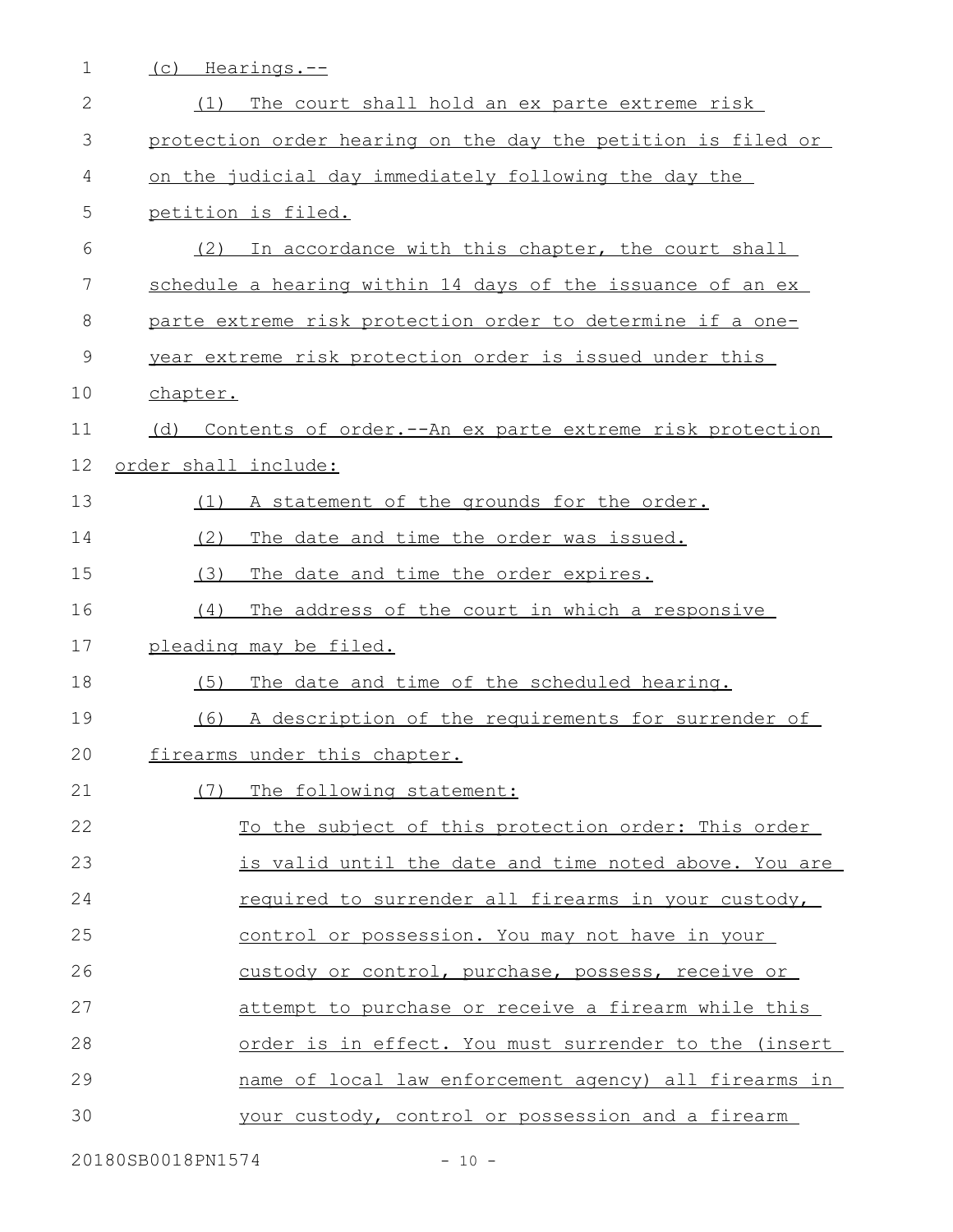| 1            | license issued to you immediately. A hearing will be             |
|--------------|------------------------------------------------------------------|
| $\mathbf{2}$ | held on the date and at the time noted above to                  |
| 3            | determine if an extreme risk protection order should             |
| 4            | be issued. Failure to appear at that hearing may                 |
| 5            | result in a court making an order against you that is            |
| 6            | valid for one year. You may seek the advice of an                |
| 7            | <u>attorney as to any matter connected with this order.</u>      |
| 8            | (e)<br><u>Expiration of order.--An ex parte extreme risk</u>     |
| 9            | protection order under section 62B03 (relating to procedure)     |
| 10           | shall expire upon the date of the entry of an extreme risk       |
| 11           | protection order.                                                |
| 12           | Service of order.--An ex parte extreme risk protection<br>(f)    |
| 13           | order shall be served by a law enforcement officer in the same   |
| 14           | manner as provided for in this chapter for service of the notice |
| 15           | of hearing and petition and shall be served concurrently with    |
| 16           | the notice of hearing and petition.                              |
| 17           | (g) Reasons for denial of order.--If the court denies an ex      |
| 18           | parte extreme risk protection order, the court shall state the   |
| 19           | particular reasons for the court's denial.                       |
| 20           | § 62B05. Service of orders.                                      |
| 21           | An extreme risk protection order issued under this chapter       |
| 22           | shall be served as provided under section 62B04 (relating to ex  |
| 23           | parte orders) upon the respondent, except as otherwise provided  |
| 24           | in this chapter, as follows:                                     |
| 25           | The law enforcement agency with jurisdiction in the<br>(1)       |
| 26           | municipality in which the respondent resides shall serve the     |
| 27           | respondent personally.                                           |
| 28           | If the law enforcement agency cannot complete<br>(2)             |
| 29           | service on the respondent within 10 days, the law enforcement    |
| 30           | agency shall notify the petitioner. The petitioner shall         |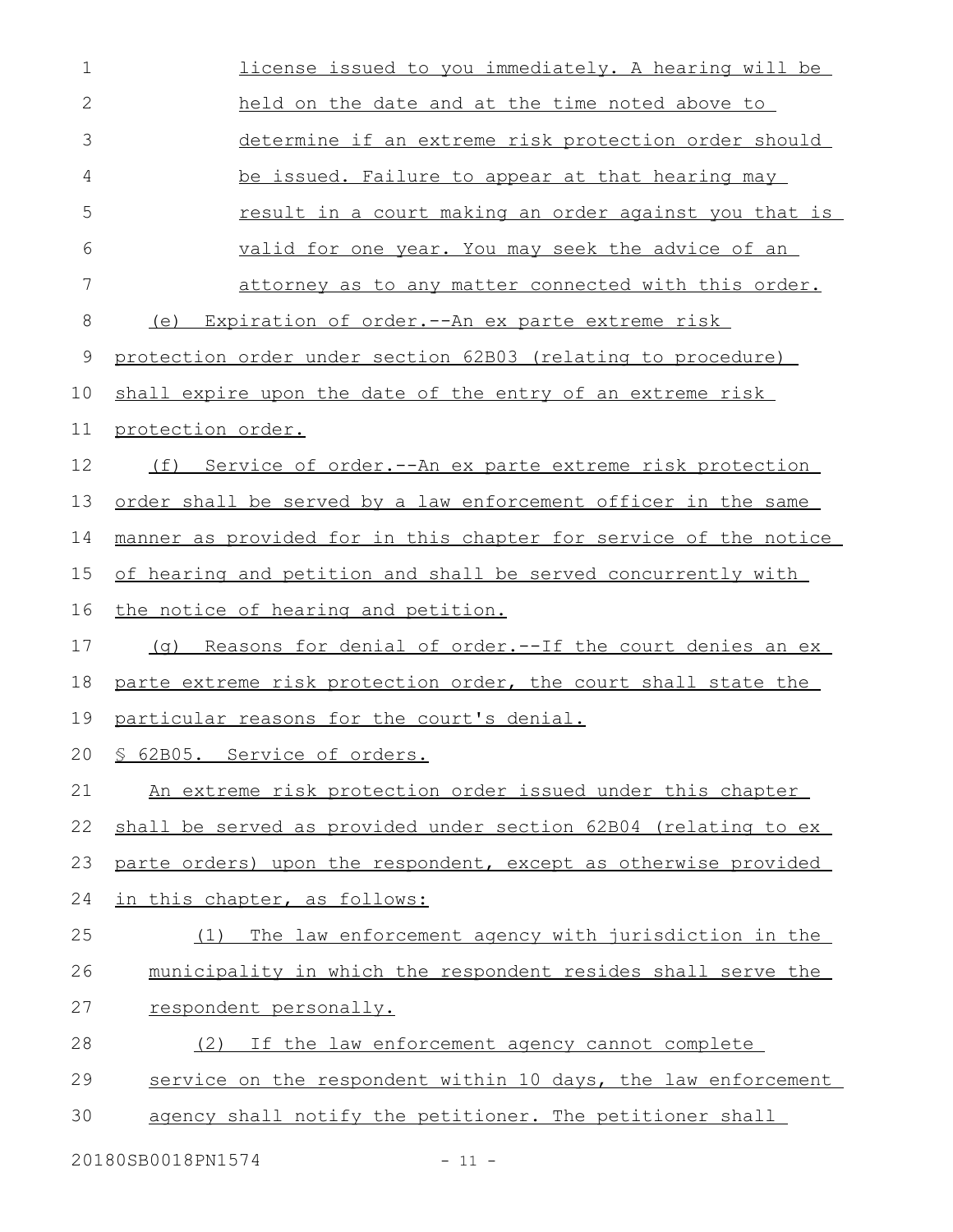| 1             | provide information sufficient to permit the notification.    |
|---------------|---------------------------------------------------------------|
| 2             | (3) If an order entered by the court recites that the         |
| 3             | respondent appeared in person before the court, the necessity |
| 4             | for further service shall be waived and proof of service of   |
| 5             | that order shall not be necessary.                            |
| 6             | Returns of service under this chapter shall be made<br>(4)    |
| 7             | in accordance with the applicable court rule.                 |
| 8             | 62B06. Termination and renewal of orders.                     |
| $\mathcal{G}$ | (a) Procedure to terminate.--                                 |
| 10            | The respondent may submit a written request for a<br>(1)      |
| 11            | hearing to terminate an extreme risk protection order issued  |
| 12            | under this chapter every 12-month period that the order is in |
| 13            | effect, starting from the date of the order and continuing    |
| 14            | through any renewal.                                          |
| 15            | Upon receipt of the request for a hearing to<br>(2)           |
| 16            | terminate an extreme risk protection order, the court shall   |
| 17            | set a date for a hearing. Notice of the request shall be      |
| 18            | served on the petitioner in accordance with this chapter. The |
| 19            | hearing shall occur no sooner than 14 days and no later than  |
| 20            | 30 days from the date of service of the request upon the      |
| 21            | petitioner.                                                   |
| 22            | The respondent shall have the burden of proving by a<br>(3)   |
| 23            | preponderance of the evidence that the respondent does not    |
| 24            | pose a significant danger of causing personal injury to self  |
| 25            | or others by having in the respondent's custody or control,   |
| 26            | purchasing, possessing or receiving a firearm. The court may  |
| 27            | consider any relevant evidence, including evidence of the     |
| 28            | considerations specified in this chapter for the issuance of  |
| 29            | an order.                                                     |
| 30            | If the court finds after the hearing that the<br>(4)          |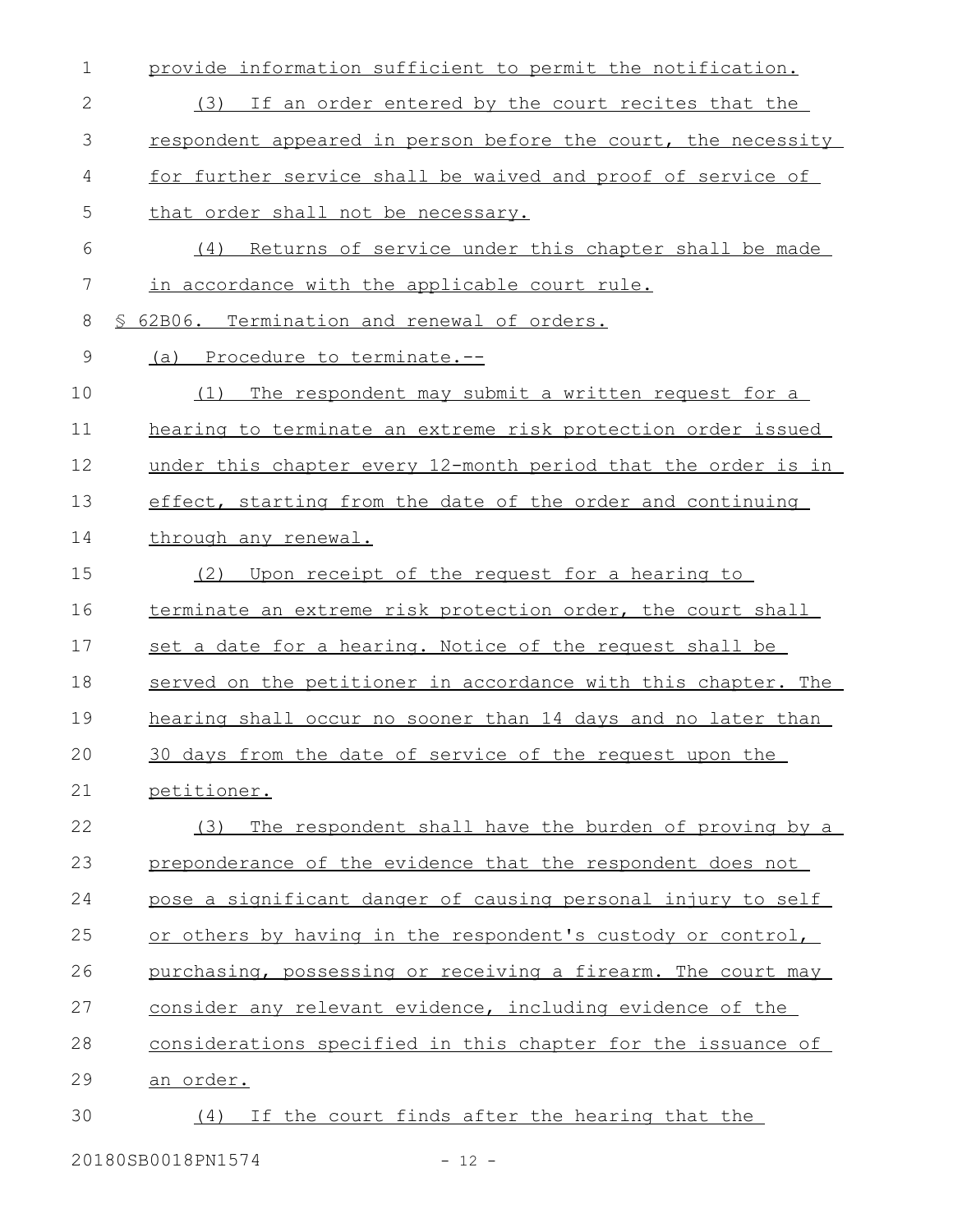| 1  | respondent has met the respondent's burden of proof, the        |
|----|-----------------------------------------------------------------|
| 2  | court shall terminate the order.                                |
| 3  | <u>Notice to petitioner.--The court shall notify the</u><br>(b) |
| 4  | petitioner of the impending expiration of an extreme risk       |
| 5  | protection order. Notice shall be received by the petitioner 90 |
| 6  | days before the date the order expires.                         |
| 7  | (c) Motion to renew.--                                          |
| 8  | (1) A family or household member of a respondent or a           |
| 9  | law enforcement officer or agency may by motion request a       |
| 10 | renewal of an extreme risk protection order at any time         |
| 11 | within 90 days before the expiration of the order.              |
| 12 | Upon receipt of the motion to renew, the court shall<br>(2)     |
| 13 | order that a hearing be held not later than 14 days from the    |
| 14 | date the order issues.                                          |
| 15 | The respondent shall be personally served in the<br>(3)         |
| 16 | same manner prescribed by section 62B05 (relating to service    |
| 17 | of orders).                                                     |
| 18 | (4) In determining whether to renew an extreme risk             |
| 19 | protection order issued under this subsection, the court        |
| 20 | shall consider all relevant evidence presented by the           |
| 21 | petitioner and follow the same procedure as provided in this    |
| 22 | chapter for issuance of an order.                               |
| 23 | (5) (i) If the court finds by a preponderance of the            |
| 24 | evidence that the requirements for issuance of an extreme       |
| 25 | risk protection order continue to be met, the court shall       |
| 26 | renew the order.                                                |
| 27 | (ii) If, after notice, the motion for renewal is                |
| 28 | uncontested and the petitioner seeks no modification of         |
| 29 | the order, the order may be renewed on the basis of the         |
| 30 | petitioner's motion or affidavit stating that there has         |
|    |                                                                 |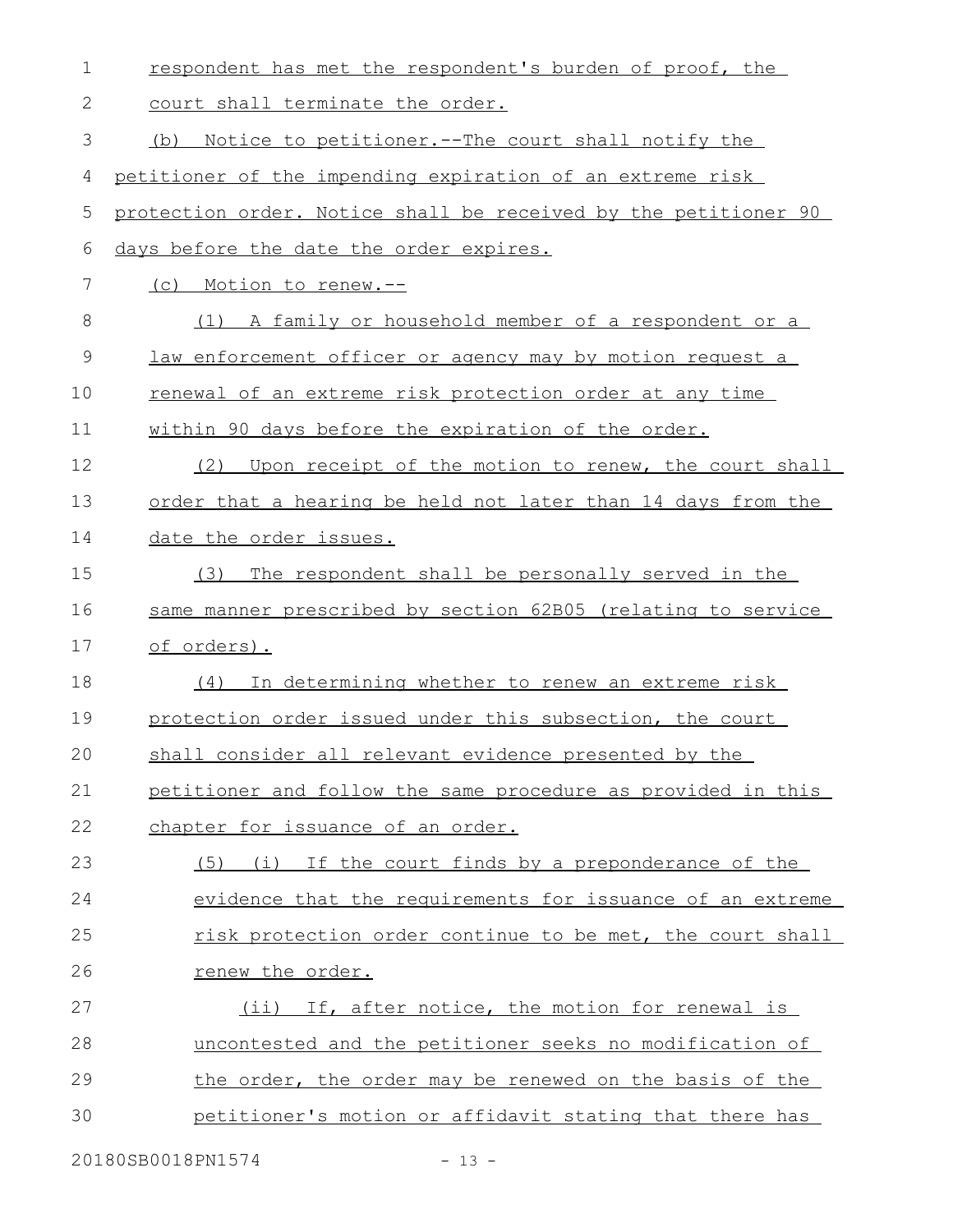| $\mathbf 1$  | been no material change in relevant circumstances since         |
|--------------|-----------------------------------------------------------------|
| $\mathbf{2}$ | entry of the order and stating the reason for the               |
| 3            | requested renewal.                                              |
| 4            | The renewal of an extreme risk protection order<br>(6)          |
| 5            | shall be for one year, subject to termination as provided in    |
| 6            | subsection (a) or further renewal by order of the court.        |
| 7            | § 62B07. Surrender of firearms.                                 |
| 8            | Court order.--Upon issuance of an extreme risk<br>(a)           |
| $\mathsf 9$  | protection order under this chapter, including an ex parte      |
| 10           | extreme risk protection order, the court shall order the        |
| 11           | respondent to surrender to the local law enforcement agency all |
| 12           | firearms in the respondent's custody, control or possession and |
| 13           | a firearm license issued under 18 Pa.C.S. \$ 6109 (relating to  |
| 14           | licenses).                                                      |
| 15           | (b) Duties of law enforcement officers.--                       |
| 16           | The law enforcement officer serving an extreme risk<br>(1)      |
| 17           | protection order under this chapter, including an ex parte      |
| 18           | extreme risk protection order, shall request that the           |
| 19           | respondent immediately surrender all firearms in the            |
| 20           | respondent's custody, control or possession and a firearm       |
| 21           | license and conduct any search permitted by law for firearms.   |
| 22           | The law enforcement officer shall take possession of<br>(2)     |
| 23           | all firearms belonging to the respondent that are               |
| 24           | surrendered, in plain sight or discovered from a lawful         |
| 25           | search.                                                         |
| 26           | (3) If personal service by a law enforcement officer is         |
| 27           | not possible, or not required because the respondent was        |
| 28           | present at the extreme risk protection order hearing, the       |
| 29           | respondent shall surrender the firearms in a safe manner to     |
| 30           | the control of the local law enforcement agency within 48       |
|              | 20180SB0018PN1574<br>$-14 -$                                    |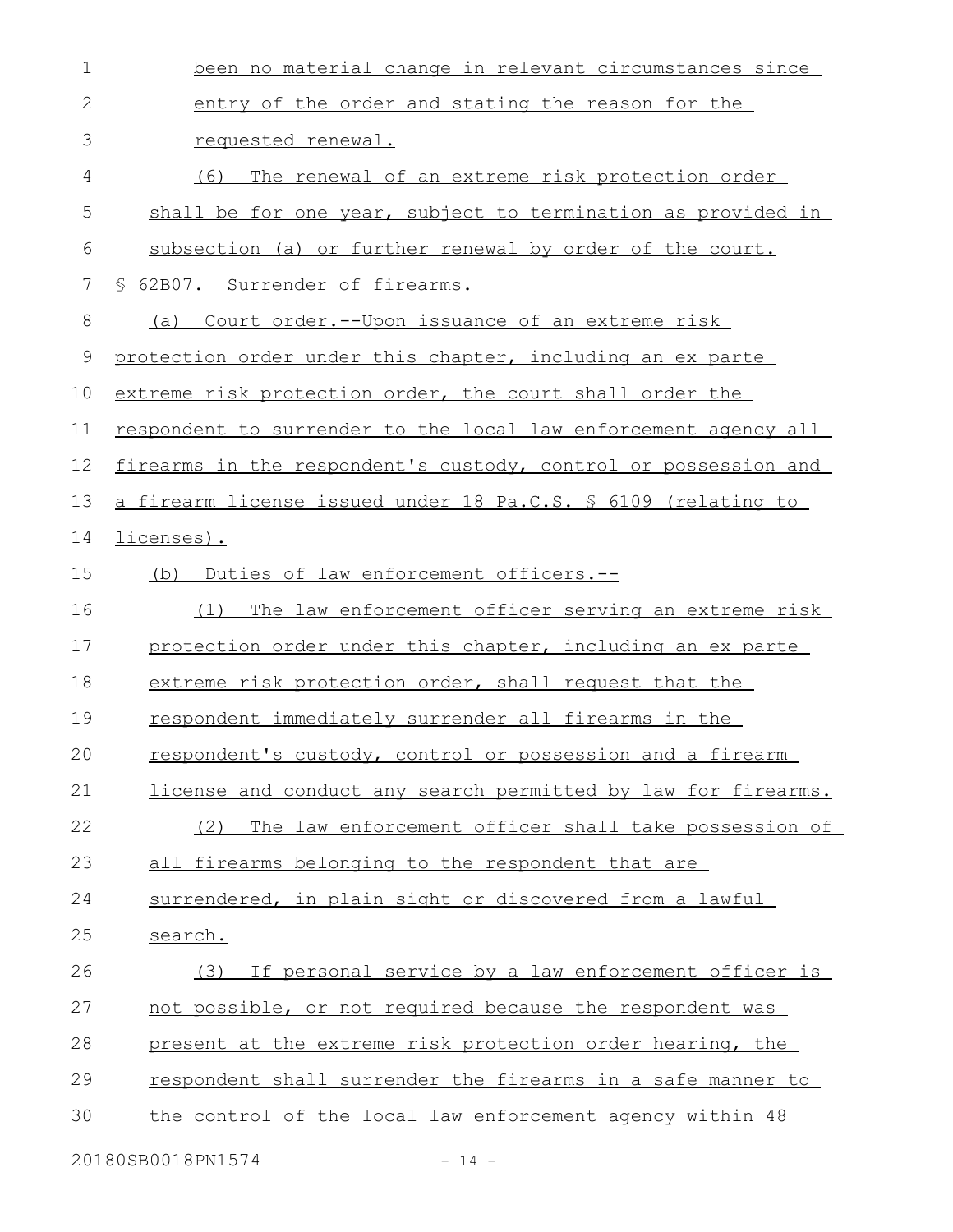hours of being served with the order by alternate service or within 48 hours of the hearing at which the respondent was present and ordered to surrender all firearms and a firearm license. (4) At the time of surrender, the law enforcement officer taking possession of firearms and a firearm license shall issue a receipt identifying all firearms that have been surrendered and provide a copy of the receipt to the respondent. Within 72 hours after service of the order, the law enforcement officer serving the order shall file the original receipt with the court and shall ensure that the appropriate law enforcement agency retains a copy of the receipt. (c) Effect of failure to complete.-- (1) Upon the sworn statement or testimony of the petitioner or of any law enforcement officer alleging that the respondent has failed to comply with the surrender of firearms as required by an order issued under this chapter, the court shall determine whether probable cause exists to believe that the respondent has failed to surrender all firearms in the respondent's possession, custody or control. (2) If probable cause exists, the court shall issue a warrant describing the firearms and authorizing a search of the locations where the firearms are reasonably believed to be and the seizure of firearms discovered from the search. (d) Other persons who are lawful owners.--If a person other than the respondent claims title to a firearm surrendered under this section, and the person is determined by the law enforcement agency to be the lawful owner of the firearm, the firearm shall be returned to the person, provided that: 20180SB0018PN1574 - 15 -1 2 3 4 5 6 7 8 9 10 11 12 13 14 15 16 17 18 19 20 21 22 23 24 25 26 27 28 29 30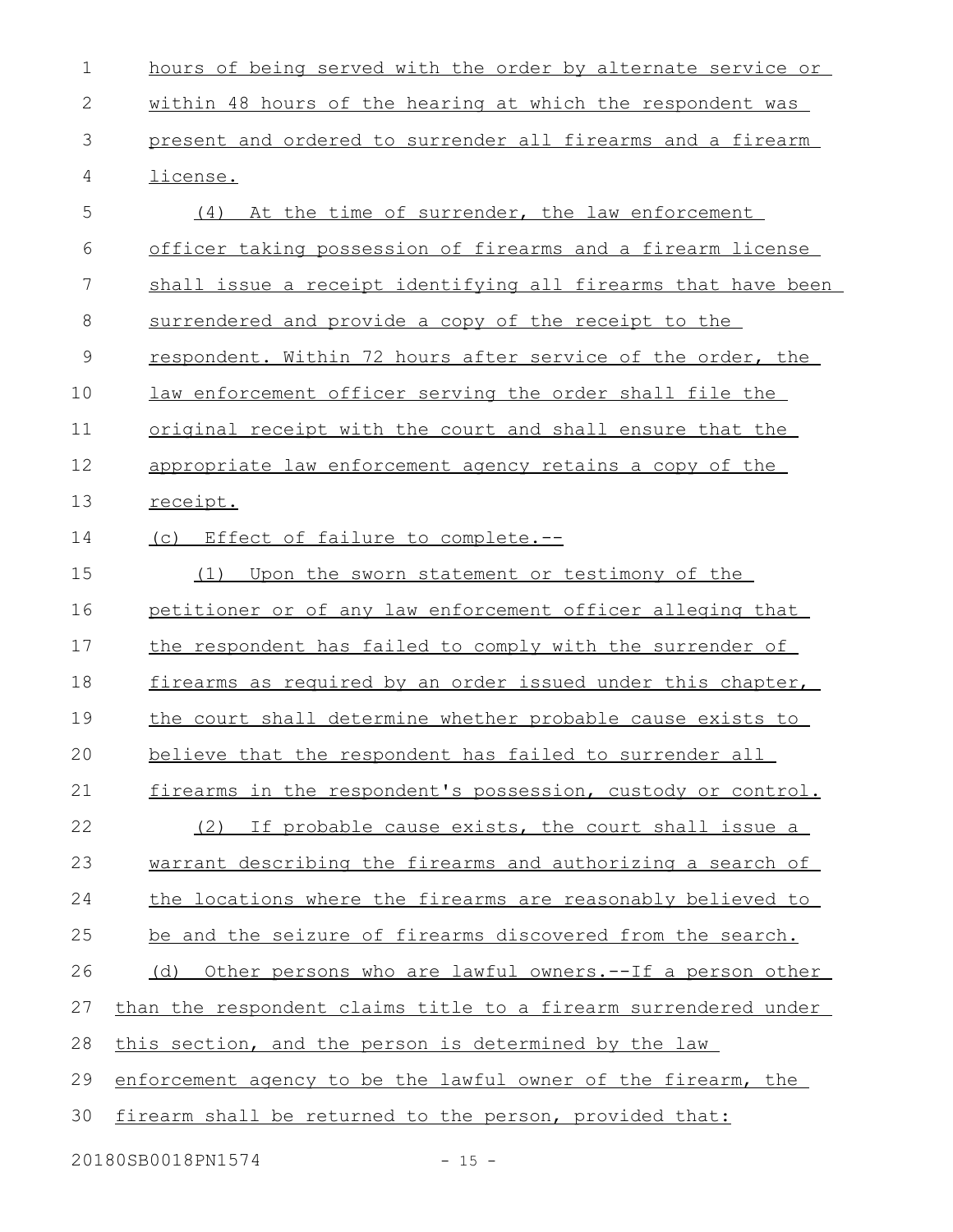| $\mathbf 1$   | The firearm is removed from the respondent's<br>(1)            |
|---------------|----------------------------------------------------------------|
| 2             | custody, control or possession and the person agrees to store  |
| 3             | the firearm in a manner such that the respondent does not      |
| 4             | have access to or control of the firearm.                      |
| 5             | The firearm is not otherwise unlawfully possessed by<br>(2)    |
| 6             | the person.                                                    |
| 7             | The person is informed and acknowledges that<br>(3)            |
| 8             | providing a firearm to the respondent for whom an order is     |
| $\mathcal{G}$ | issued under this chapter commits an offense under 18 Pa.C.S.  |
| 10            | \$ 6105 (relating to persons not to possess, use, manufacture, |
| 11            | control, sell or transfer firearms) if the person returns the  |
| 12            | firearm to the possession of the respondent.                   |
| 13            | (e) Firearm surrender hearing.--                               |
| 14            | (1) Upon the issuance of a one-year extreme risk               |
| 15            | protection order, the court shall order a new hearing date     |
| 16            | and require the respondent to appear not later than three      |
| 17            | business days from the issuance of the order.                  |
| 18            | The court shall require a showing that the person<br>(2)       |
| 19            | subject to the order has surrendered all firearms in the       |
| 20            | person's custody, control or possession.                       |
| 21            | The court may dismiss the hearing upon a<br>(3)                |
| 22            | satisfactory showing that the respondent is in compliance      |
| 23            | with the order.                                                |
| 24            | Duty of Pennsylvania State Police.--The Pennsylvania<br>(f)    |
| 25            | State Police shall develop policies and procedures for use by  |
| 26            | all law enforcement agencies within 180 days of the effective  |
| 27            | date of this section regarding the acceptance, storage and     |
| 28            | return of firearms required to be surrendered under this       |
| 29            | chapter.                                                       |
| 30            | § 62B08. Return and disposal of firearms.                      |
|               |                                                                |

20180SB0018PN1574 - 16 -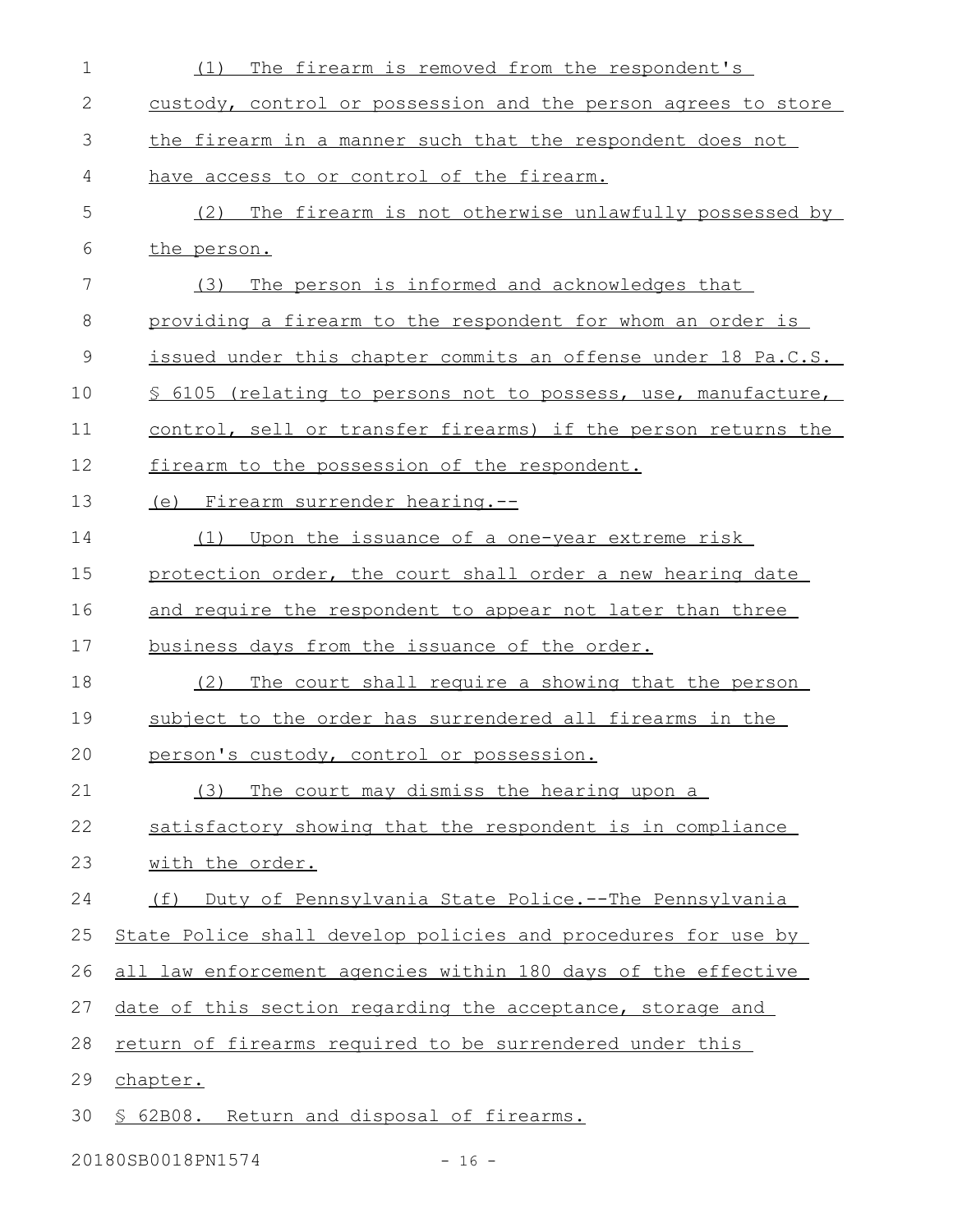| 1             | General rule.--If an extreme risk protection order is<br>(a)     |
|---------------|------------------------------------------------------------------|
| 2             | terminated or expires without renewal, a law enforcement agency  |
| 3             | holding a firearm and firearm license that has been surrendered  |
| 4             | under this chapter shall return a surrendered firearm and        |
| 5             | firearm license requested by a respondent only after confirming: |
| 6             | Through a background check, that the respondent is<br>(1)        |
| 7             | currently eligible to own or possess firearms under Federal      |
| 8             | and State law.                                                   |
| $\mathcal{G}$ | (2)<br>With the court that the extreme risk protection           |
| 10            | order has terminated or has expired without renewal.             |
| 11            | Notice to family and household members. -- A law<br>(b)          |
| 12            | enforcement agency shall, if requested, provide prior notice of  |
| 13            | the return of a firearm to a respondent to family or household   |
| 14            | members of the respondent in the manner provided by law.         |
| 15            | (c) Disposal.--A firearm that is surrendered by a respondent     |
| 16            | under this chapter and remains unclaimed by the lawful owner     |
| 17            | shall be disposed of in accordance with the law enforcement      |
| 18            | agency's policies and procedures for the disposal of firearms in |
| 19            | police custody.                                                  |
|               | 20 § 62B09. Reporting of orders.                                 |
| 21            | (a) Duties of clerk of court and law enforcement agency.--       |
| 22            | The clerk of the court shall enter an extreme risk<br>(1)        |
| 23            | protection order or ex parte extreme risk protection order       |
| 24            | issued under this chapter into a Statewide judicial              |
| 25            | information system on the same day the order is issued.          |
| 26            | The clerk of the court shall forward a copy of an<br>(2)         |
| 27            | order issued under this chapter the same day the order is        |
| 28            | issued to the appropriate law enforcement agency specified in    |
| 29            | the order.                                                       |
| 30            | Forward a copy to the Pennsylvania State Police for<br>(3)       |
|               |                                                                  |

20180SB0018PN1574 - 17 -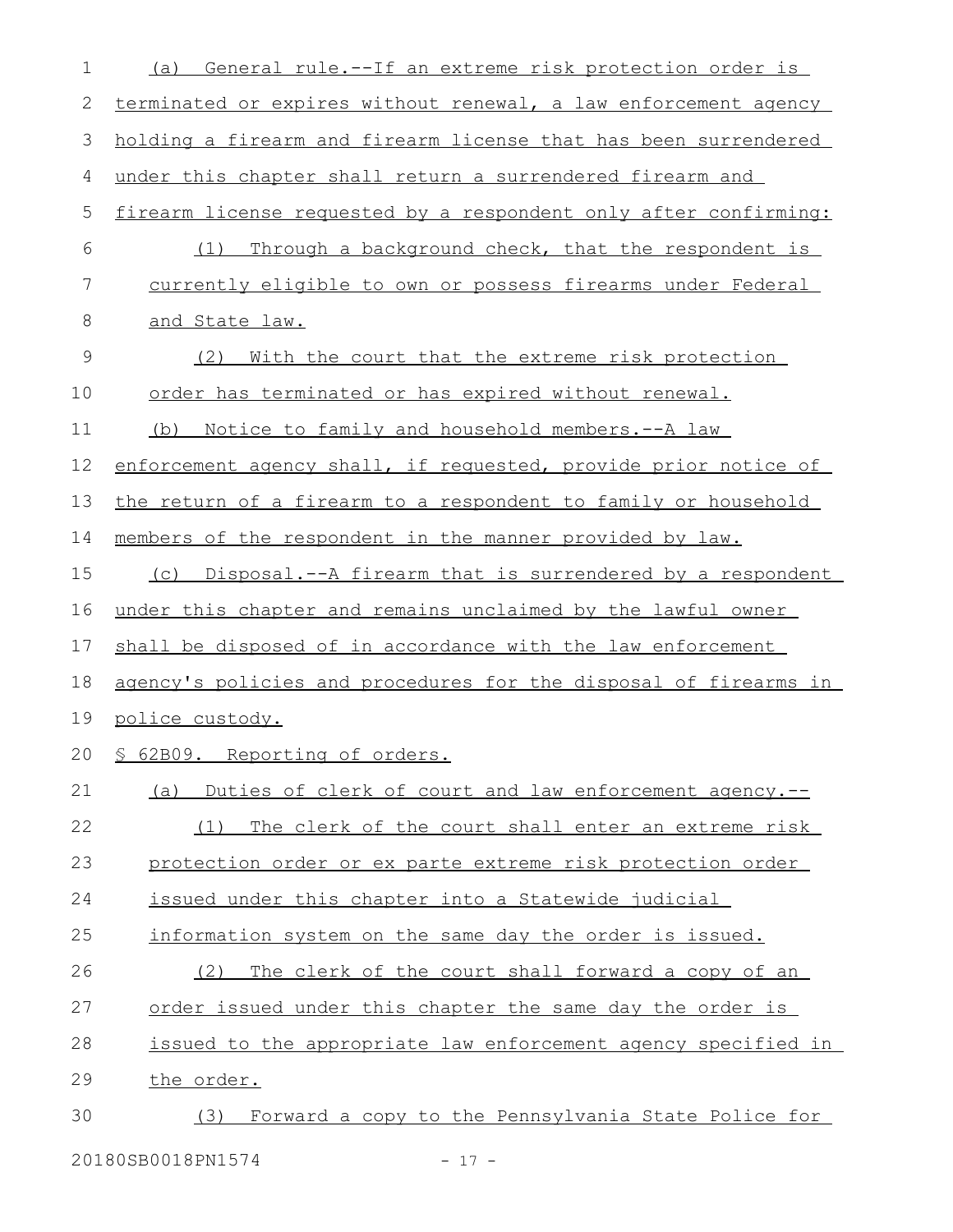| $\mathbf 1$  | entry in the Pennsylvania Instant Check System.                  |
|--------------|------------------------------------------------------------------|
| $\mathbf{2}$ | Upon receipt of the copy of the order, the law<br>(4)            |
| 3            | enforcement agency shall enter the order into the national       |
| 4            | instant criminal background check system, any other Federal      |
| 5            | or State computer-based systems used by law enforcement or       |
| 6            | others to identify prohibited purchasers of firearms and any     |
| 7            | computer-based criminal intelligence information system          |
| 8            | available in this Commonwealth used by law enforcement           |
| 9            | agencies to list outstanding warrants.                           |
| 10           | The order shall remain in each system for the period<br>(5)      |
| 11           | stated in the order and the law enforcement agency shall only    |
| 12           | expunge orders from the systems that have expired or             |
| 13           | terminated.                                                      |
| 14           | Entry into the computer-based criminal intelligence<br>(6)       |
| 15           | information system constitutes notice to all law enforcement     |
| 16           | agencies of the existence of the order.                          |
| 17           | The order shall be fully enforceable in any county<br>(7)        |
| 18           | in this Commonwealth.                                            |
| 19           | Termination order.--If an extreme risk protection order<br>(b)   |
| 20           | is terminated before its expiration date, the clerk of the court |
| 21           | shall forward the same day a copy of the termination order to    |
| 22           | the Pennsylvania State Police and the appropriate law            |
| 23           | enforcement agency specified in the termination order. Upon      |
| 24           | receipt of the order, the law enforcement agency shall promptly  |
| 25           | remove the order from any computer-based system in which it was  |
| 26           | entered under this section.                                      |
| 27           | § 62B10. Penalties.                                              |
| 28           | A person who:                                                    |
| 29           | Files a petition under this chapter knowing the<br>(1)           |
| 30           | information in the petition to be materially false, or with      |
|              |                                                                  |

20180SB0018PN1574 - 18 -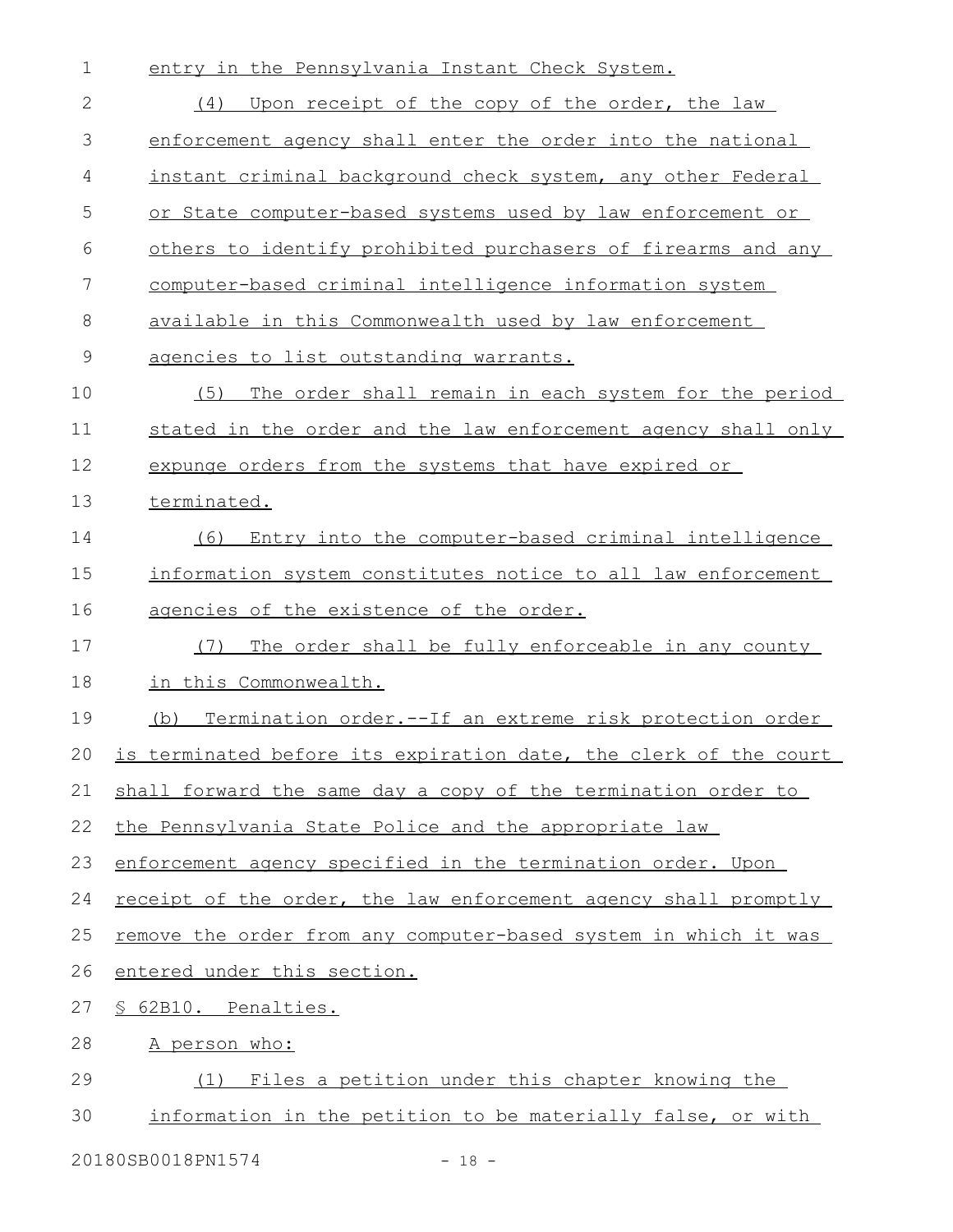intent to harass the respondent, commits a misdemeanor of the third degree. (2) Has in the person's custody or control, purchases, possesses or receives a firearm with knowledge that the person is prohibited from doing so by an order issued under this chapter commits a misdemeanor of the first degree and is prohibited from having in the person's custody or control, purchasing, possessing or receiving or attempting to purchase or receive a firearm for a period of five years from the date the existing order expires. § 62B11. Other authority retained. This chapter does not affect the ability of a law enforcement officer to remove a firearm or firearm license from a person or conduct a search and seizure for firearms under other lawful authority. § 62B12. Immunity. Nothing in this chapter shall be construed to impose criminal or civil liability on any person or entity for acts or omissions related to obtaining an extreme risk protection order or ex parte extreme risk protection order, including, but not limited to, reporting, declining to report, investigating, declining to investigate, filing or declining to file a petition under this chapter. § 62B13. Instructional and informational material. The Office of Attorney General shall develop and prepare instructions and informational brochures, standard petitions and extreme risk protection order forms and a staff handbook on the extreme risk protection order process. The following apply: (1) The standard petition and order forms must be used for all petitions filed and orders issued under this chapter. 1 2 3 4 5 6 7 8 9 10 11 12 13 14 15 16 17 18 19 20 21 22 23 24 25 26 27 28 29 30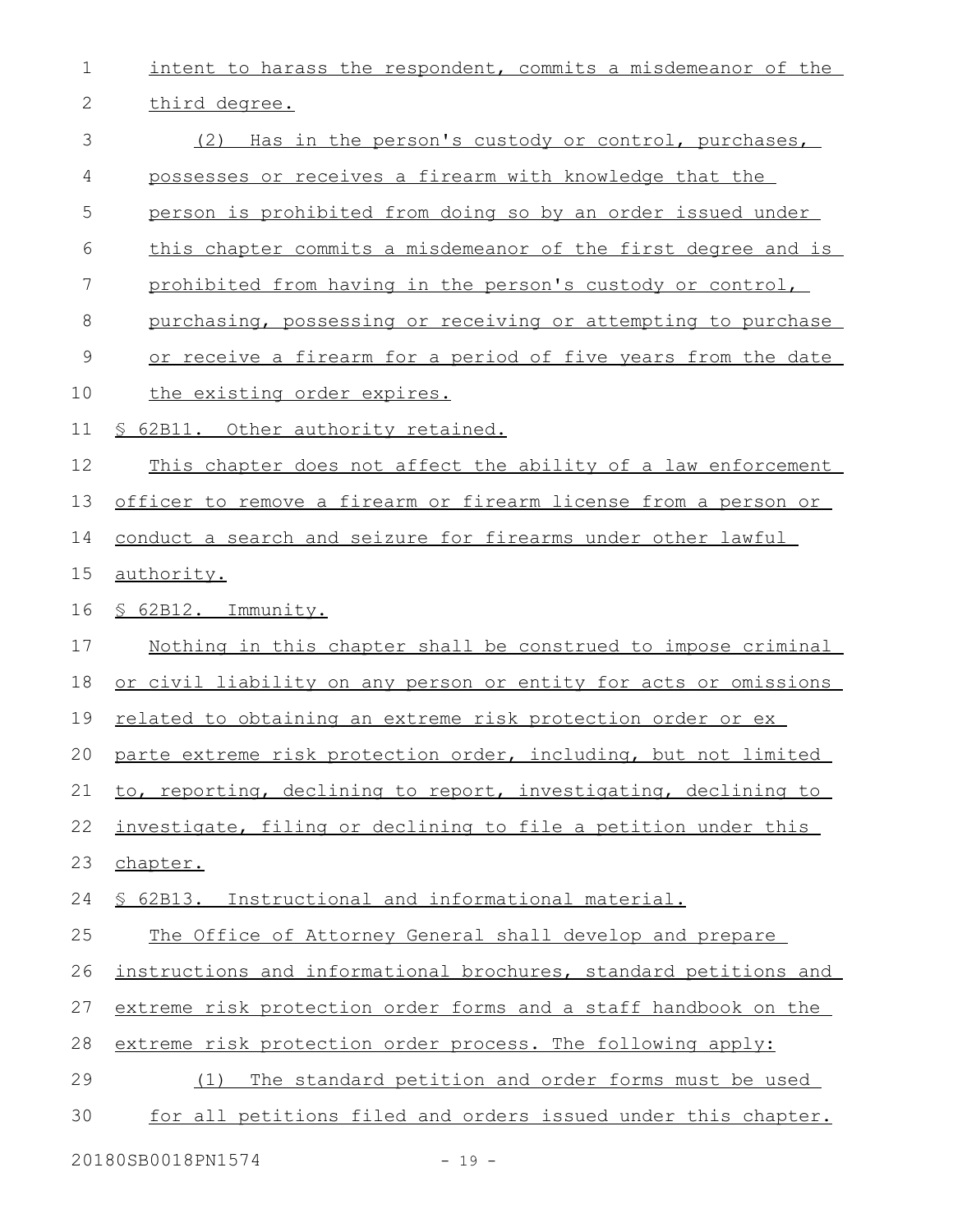| $\mathbf 1$   | The instructions, brochures, forms and handbook<br>(2)             |
|---------------|--------------------------------------------------------------------|
| 2             | shall be prepared in consultation with interested persons,         |
| 3             | including representatives of gun violence prevention groups,       |
| 4             | judges and law enforcement personnel. Materials shall be           |
| 5             | based on best practices and available electronically online        |
| 6             | to the public.                                                     |
| 7             | (3)<br>The instructions shall be designed to assist                |
| 8             | petitioners in completing the petition and include a sample        |
| $\mathcal{G}$ | of a standard petition and order for protection forms.             |
| 10            | The instructions and standard petition shall include<br>(4)        |
| 11            | a means for a petitioner to identify, with only lay                |
| 12            | knowledge, the firearms the respondent may own, possess,           |
| 13            | <u>receive or have in the respondent's custody or control. The</u> |
| 14            | instructions shall provide pictures of types of firearms that      |
| 15            | a petitioner may choose from to identify the relevant              |
| 16            | firearms or an equivalent means to allow a petitioner to           |
| 17            | identify firearms without requiring specific or technical          |
| 18            | knowledge regarding firearms.                                      |
| 19            | The informational brochure shall describe the use of<br>(5)        |
| 20            | and the process for obtaining, modifying and terminating an        |
| 21            | extreme risk protection order under this chapter and provide       |
| 22            | relevant forms.                                                    |
| 23            | The extreme risk protection order form shall<br>(6)                |
| 24            | include, in a conspicuous location, notice of criminal             |
| 25            | penalties resulting from violation of the order and the            |
| 26            | following statement:                                               |
| 27            | You have the sole responsibility to avoid or refrain               |
| 28            | from violating this order's provisions. Only the                   |
| 29            | court can change the order and only upon written                   |
| 30            | application.                                                       |
|               |                                                                    |

20180SB0018PN1574 - 20 -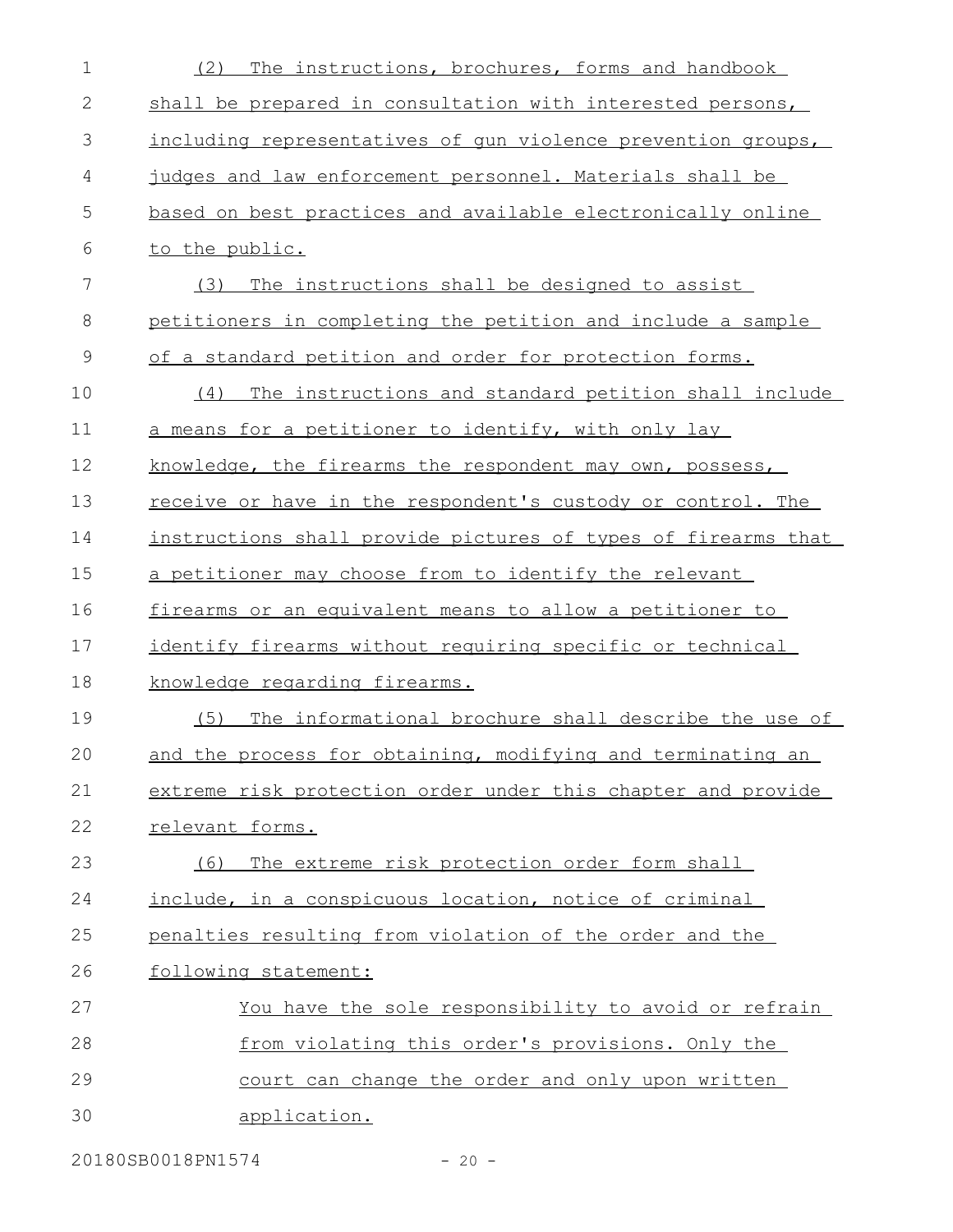| $\mathbf 1$   | The staff handbook shall allow for the addition of a<br>(7)          |
|---------------|----------------------------------------------------------------------|
| $\mathbf{2}$  | community resource list by the clerk of court. All clerks of         |
| 3             | court may create a community resource list of crisis                 |
| 4             | intervention, mental health, substance abuse, interpreter,           |
| 5             | <u>counseling and other relevant resources serving the county in</u> |
| 6             | which the court is located. The clerk of court may make the          |
| 7             | community resource list available as part of or in addition          |
| 8             | to the informational brochure described in this subsection.          |
| $\mathcal{G}$ | (8)<br>The Office of Attorney General shall distribute a             |
| 10            | master copy of the petition and order forms, instructions and        |
| 11            | informational brochures to all clerks of court and shall             |
| 12            | distribute a master copy of the petition and order forms to          |
| 13            | all superior, district and municipal courts. Distribution of         |
| 14            | all documents shall, at a minimum, be in an electronic format        |
| 15            | or formats accessible to all courts and clerks of court in           |
| 16            | this Commonwealth.                                                   |
| 17            | The Office of Attorney General shall determine the<br>(9)            |
| 18            | significant non-English-speaking or limited English speaking         |
| 19            | populations in this Commonwealth. The administrator shall            |
| 20            | then arrange for translation of the instructions and                 |
| 21            | informational brochures required by this section, which shall        |
| 22            | contain a sample of the standard petition and order for              |
| 23            | protection forms, into the languages spoken by those                 |
| 24            | significant non-English-speaking populations and shall               |
| 25            | distribute a master copy of the translated instructions and          |
| 26            | informational brochures to all clerks of court within one            |
| 27            | year of the effective date of this section.                          |
| 28            | (10)<br>The Office of Attorney General shall update the              |
| 29            | instructions, brochures, standard petition and extreme risk          |
| 30            | protection order forms and staff handbook as necessary,              |
|               | 20180SB0018PN1574<br>$-21 -$                                         |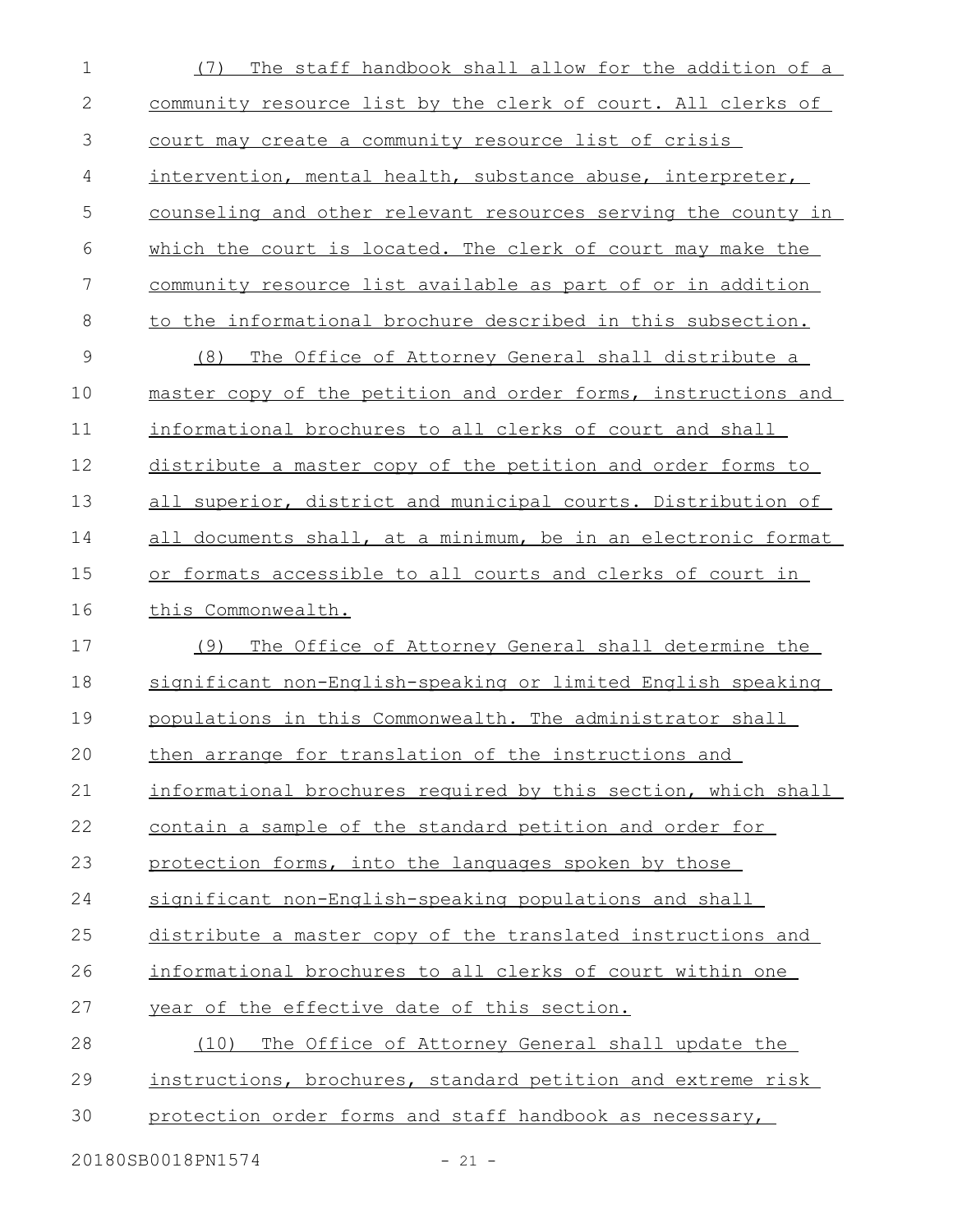| 1  | including when changes in the law make an update necessary.    |
|----|----------------------------------------------------------------|
| 2  | § 62B14. Registry.                                             |
| 3  | Duties of Pennsylvania State Police.--The Pennsylvania<br>(a)  |
| 4  | State Police shall establish a Statewide registry of extreme   |
| 5  | risk protection orders and shall maintain a complete and       |
| 6  | systematic record and index of all valid ex parte and final    |
| 7  | extreme risk protection orders filed under subsection (f). The |
| 8  | Statewide registry shall include, but need not be limited to,  |
| 9  | the following:                                                 |
| 10 | The names of the petitioner and any other protected<br>(1)     |
| 11 | party.                                                         |
| 12 | The name and address of the respondent.<br>(2)                 |
| 13 | (3)<br>The relationship between the petitioner and the         |
| 14 | respondent.                                                    |
| 15 | The date the order was entered.<br>(4)                         |
| 16 | (5)<br>The date the order expires.                             |
| 17 | (6)<br>The relief granted under this chapter.                  |
| 18 | (7)<br>The judicial district in which the order was            |
| 19 | entered.                                                       |
| 20 | (8) Where furnished, the Social Security number and date       |
| 21 | of birth of the respondent.                                    |
| 22 | Whether or not a firearm and firearm license were<br>(9)       |
| 23 | ordered to be relinquished.                                    |
| 24 | (b) Duty of prothonotary.--                                    |
| 25 | The prothonotary shall send, on a form prescribed by<br>(1)    |
| 26 | the Pennsylvania State Police, a copy of the extreme risk      |
| 27 | protection order to the Statewide registry of extreme risk     |
| 28 | protection orders so that it is received within 24 hours of    |
| 29 | the entry of the order. An amendment to or revocation of an    |
| 30 | order shall be transmitted by the prothonotary within 24       |
|    | 20180SB0018PN1574<br>$-22 -$                                   |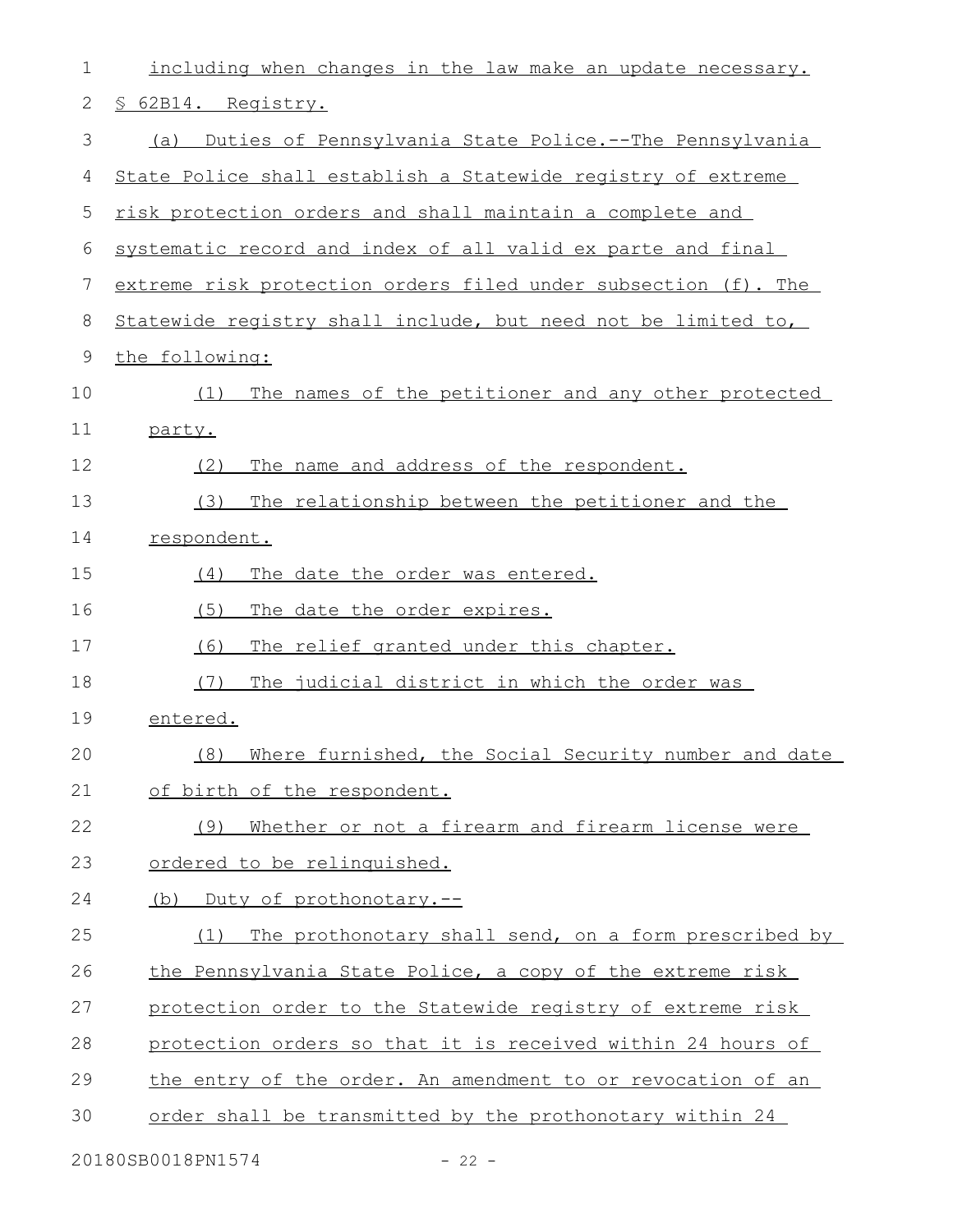| 1        | hours of the entry of the order for modification or              |
|----------|------------------------------------------------------------------|
| 2        | revocation.                                                      |
| 3        | The Pennsylvania State Police shall enter orders,<br>(2)         |
| 4        | amendments and revocations in the Statewide registry of          |
| 5        | extreme risk protection orders within eight hours of receipt.    |
| 6        | Terminated orders shall be purged from the registry.<br>(3)      |
| 7        | (c) Availability.--                                              |
| 8        | The registry of the Pennsylvania State Police shall<br>(1)       |
| 9        | be available at all times to inform courts, dispatchers and      |
| 10       | law enforcement officers of a valid extreme risk protection      |
| 11       | order involving a respondent.                                    |
| 12       | When an order granting relief has been entered by a<br>(2)       |
| 13       | court, the information shall be available to the Pennsylvania    |
| 14       | State Police for the purpose of conducting a criminal history    |
| 15       | records check in compliance with the applicable provisions of    |
| 16       | 18 Pa.C.S. Ch. 61 Subch. A (relating to Uniform Firearms         |
| 17       | $Act)$ .                                                         |
| 18       | Information contained in the Statewide registry<br>(3)           |
| 19       | shall not be subject to access under the act of February 14,     |
| 20       | 2008 (P.L.6, No.3), known as the Right-to-Know Law.              |
| 21       | Information concerning crimes of violence.--Each police<br>(d)   |
| 22       | department shall transmit to the Pennsylvania State Police, in a |
| 23       | manner prescribed by the Pennsylvania State Police, the          |
| 24       | information specified in subsection (c) related to crimes of     |
| 25       | violence between family or household members.                    |
| 26       | (e) Annual report.--The Pennsylvania State Police shall          |
| 27       | annually compile and analyze the incident report data received   |
| 28       | and publish a Statewide report that includes aggregate, county   |
| 29       | and department-based statistical profiles. The Pennsylvania      |
| 30       | State Police shall transmit a copy of the annual report to the   |
| $201000$ |                                                                  |

20180SB0018PN1574 - 23 -